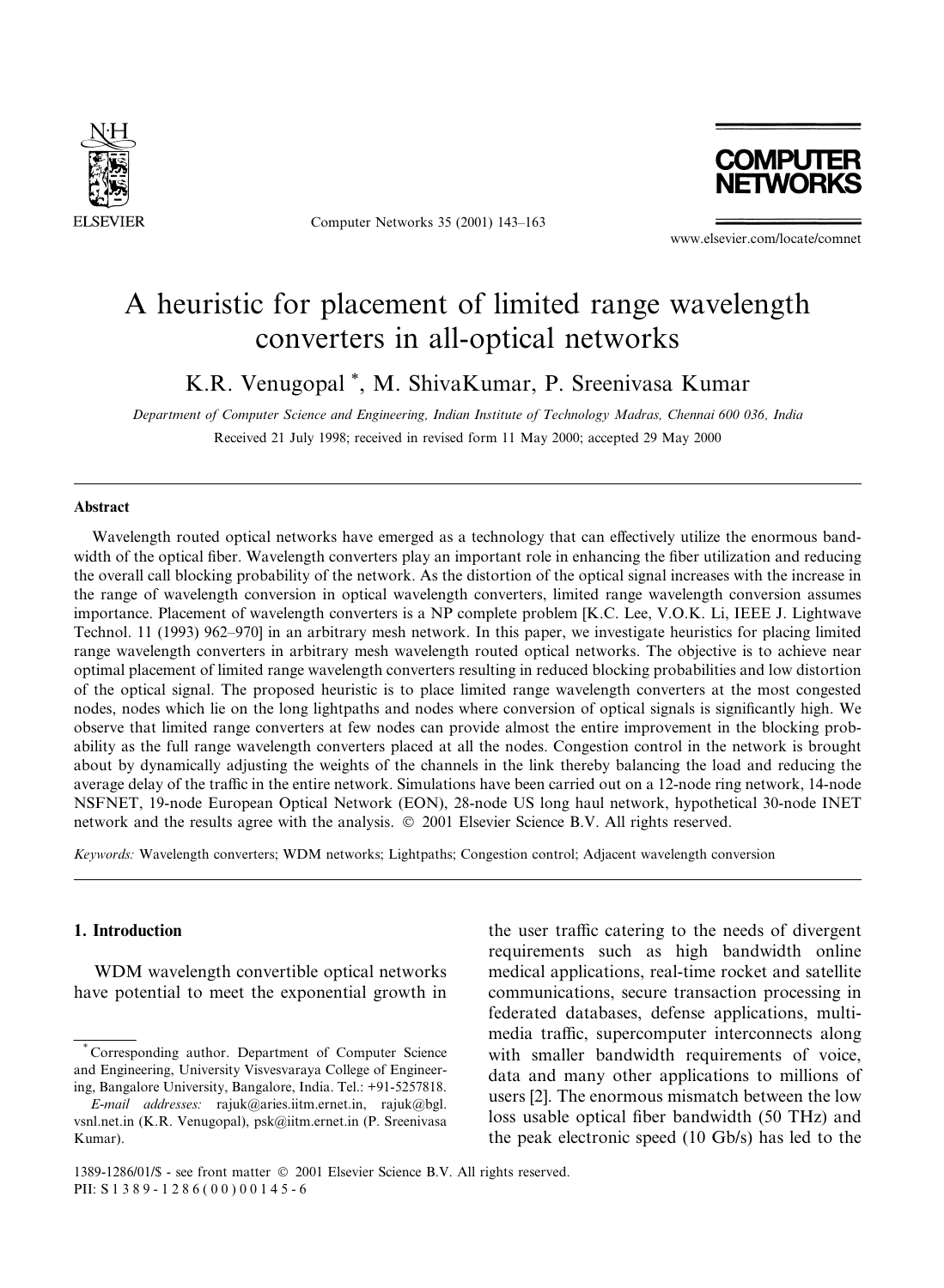phenomenal growth of the WDM technology. Wavelength routed networks have evoked keen interest as they are able to provide improved network capacity, reliability, simple network management and independence from modulation format and bit rate. The optical transmission bandwidth is split into a number of non-interfering and non-overlapping wavelength communication channels each operating asynchronously on a different wavelength and at different bit rates throwing challenges to design and develop suitable network architectures, protocols and algorithms [3]. An all-optical wavelength routed network allows connections to be set up between arbitrary source-destination pairs without the signal undergoing opto-electronic conversion at the intermediate nodes. Wavelength routing provides the network with the ability to localize information flow, thereby allowing the same wavelength to be reused in spatially disjoint segments of the network. This capability is of paramount importance in the design of wide area all-optical networks [4,5].

The WDM photonic network consists of wavelength routing nodes interconnected by a pair of unidirectional optical fibers. The wavelength routing nodes are capable of switching the optical signals dynamically based on their wavelength on the arrival of the signal at the input port [6]. These routing nodes are composed of a set of wavelength multiplexers, photonic switches and wavelength demultiplexers. The wavelength routing nodes can be classified into (i) nodes with wavelength conversion capabilities which can convert an incoming optical signal on a wavelength to another outgoing wavelength and (ii) nodes without wavelength conversion capabilities in which the incoming and outgoing optical signals are on the same wavelength [7,8].

A lightpath connection between two nodes along a route is an optical path with or without wavelength conversion. If a connection is set up using only a single wavelength on all the links along the path, then it satisfies wavelength continuity constraint. Wavelength routed optical networks with converters have been able to address the problem of capacity utilization, failure recovery and scalability. It is possible to assign wavelengths on a link-by-link basis thereby relaxing the wavelength continuity constraint. It facilitates nodes to overcome link and channel failures by allowing local rather than global reconfiguration in the network. It is of interest to note that wavelength converters are very expensive and at present all-optical converters are only capable of limited range wavelength conversion. In light of these optical constraints, researchers have tried to focus on the algorithms for placement of limited range wavelength converters.

This paper explores the impact of limited range wavelength converters vis-a-vis the full range wavelength converters and proposes a heuristic for determining the placement of limited range wavelength converters at a subset of the nodes of the network in order to reduce signal distortion. An analytical model is derived for the placement of limited range wavelength converters in a ring. We have proposed a heuristic algorithm to place limited range wavelength converters in arbitrary mesh networks at a limited number of nodes and have shown that the performance is almost the same as that of a network with full range wavelength conversions at all the nodes. The routing technique reduces the number of cascaded wavelength conversions and the wavelength assignment algorithm limits the range of the wavelength conversion enhancing the optical signal quality. The average delay, congestion and blocking probability is improved by using the dynamically varying state of the network.

The paper is organized into the following sections. Section 2 presents the wavelength converter technology, its components and a review of related work. The network model and the auxiliary graph is described in Section 3. Section 4 addresses the problem of placement of limited range wavelength converters, congestion control and blocking probability in a ring and arbitrary mesh networks. An analytical model for optimal placement of limited range wavelength converters is developed for a ring network in Section 5. Algorithms for the problem are provided in Section 6. Simulation and example networks are given in Section 7. Numerical results are presented in Section 8. Section 9 contains the conclusions.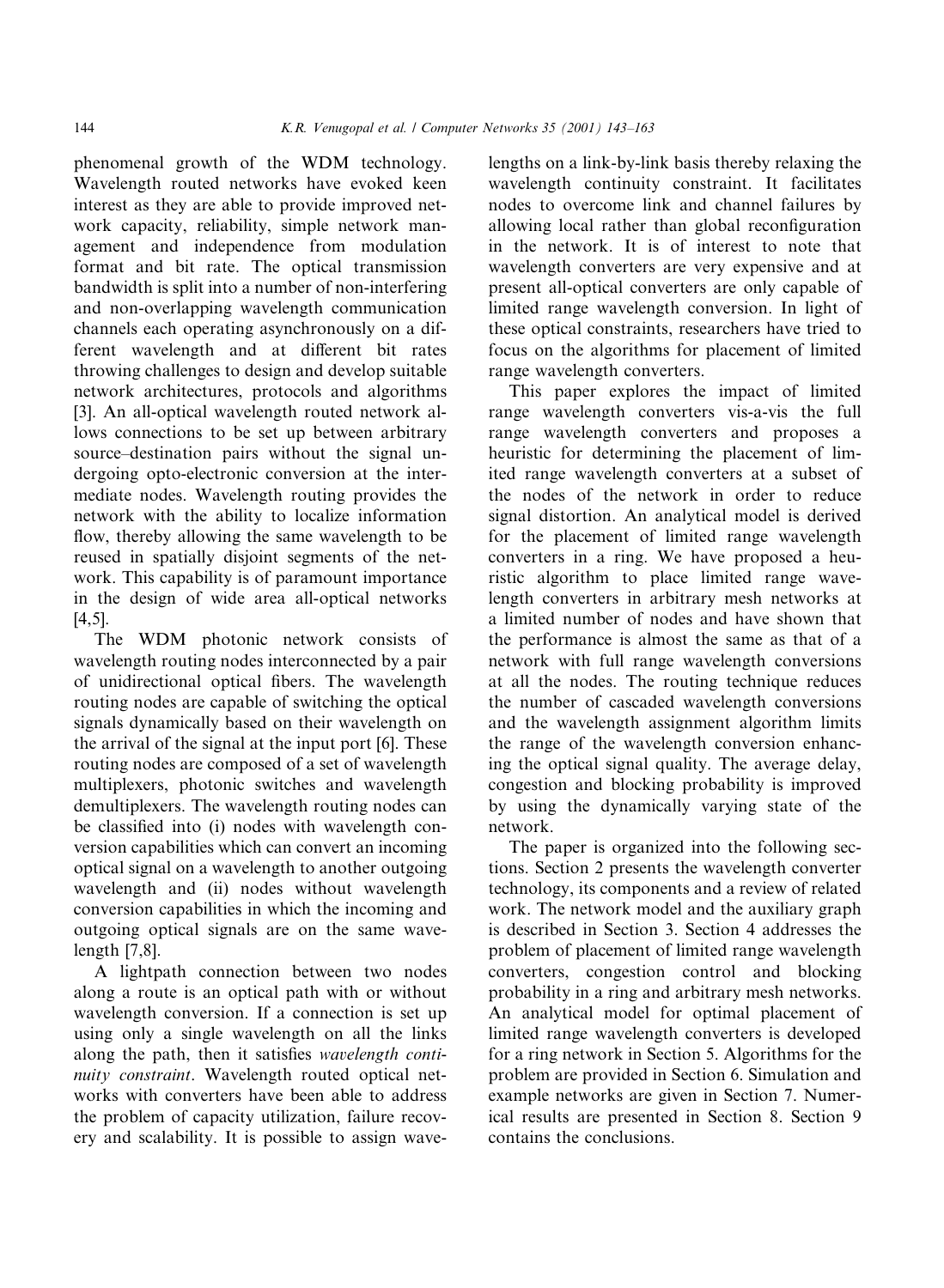#### 2. Related work

A wavelength converter can translate the optical signal on one wavelength at the input port to another wavelength at the output port. Wavelength converters increase the complexity and cost of the switch in addition to the protocols and algorithms required to manage them  $[9-11]$ . Wavelength converter can be dedicated to each channel, or can be shared by a group of channels to reduce the cost [1]. A dedicated converter bank can be provided to each link or to each node. There are two types of wavelength converters: Optoelectronic converters and all-optical converters. In opto-electronic wavelength conversion, the signal is converted into the electronic form and the resulting signal is modulated on a different wavelength, but the advantage of the alloptical transmission and switching is sacrificed [12]. In all-optical wavelength converters, wavelength conversion from input to output wavelength remains entirely in the optical domain. They can be classified into three groups, (i) gain saturation amplifier based on Injection current [13]; (ii) Coherent converters: Four Wave Mixing (FWM) [14] and Semiconductor Optical Ampli fiers  $(SOAs)$  [15] (iii) optical control gate converters [16].

FWM converters are transparent to signal format, operate at high bit rates and convert several WDM channels simultaneously [14,15,17], but their conversion efficiency is low  $(-20 \text{ dB})$ and hence the S/N ratio of the converted optical signals needs to be improved especially if converters are to be cascaded. The most promising is the optical control gate converter. It is extremely simple, polarization insensitive and power efficient [16,18]. Wavelength converters increase wavelength reuse which is dependent on four factors, namely, the network size and topology, the traffic distribution in the network, the number of wavelengths, and the Routing and Wavelength Assignment algorithm [19]. A particularly interesting analysis about wavelength reuse factor is available in [19,20]. Wavelength convertible networks support higher loads. Extensive study of load in ring networks are available in  $[21-25]$ .

The impact of wavelength converters on the performance of wavelength routed networks has been explored by simulation and various analytical models. In [1], a shortest path routing algorithm is used to reduce the number of converters leading to the concept of share-pernode or share-per-link wavelength convertible switch, but the complexity of the algorithm is  $O(n^4w^2)$ , where *n* is the number of wavelength routers and w is the number of wavelengths per fiber link. A faster algorithm of  $O(n^2w^2)$  is developed in [26]. Ramaswami and Sivarajan [19] have derived a lower bound for blocking probabilities with and without wavelength converters. In [27], a generalized reduced load approximation scheme has been used to compute the blocking probabilities for the optical network employing fixed routing for arbitrary topology with path lengths of at most three hops. It is accurate and computationally intensive and therefore tractable only for networks with a small number of nodes.

Chlamtac et al. [28] have presented an efficient algorithm in  $O[(k+n)kn]$  time complexity, where  $k$  is the number of wavelengths per fiber and  $n$  is the number of nodes to optimally route lightpaths taking link and wavelength conversion costs into consideration. Barry and Humblet [29] have derived expressions for blocking probabilities in paths with and without wavelength converters and examined the effects of path length, number of wavelengths and switch size on the network performance. Similarly, in [20], approximate analytical expressions for overall blocking probabilities have been derived for various network topologies. Barry and Humblet [30] have derived a lower bound on the number of switching states in a network with wavelength converters. In [31], it is shown that wavelength converters causes insignificant reduction in blocking probability at light loads, whereas at medium loads, the gain is significant. Alternate routing with wavelength converters reduces blocking probability, but introduces network instability [32].

Subramaniam et al. [33] have presented a probabilistic model to estimate the performance of optical networks with sparse wavelength conver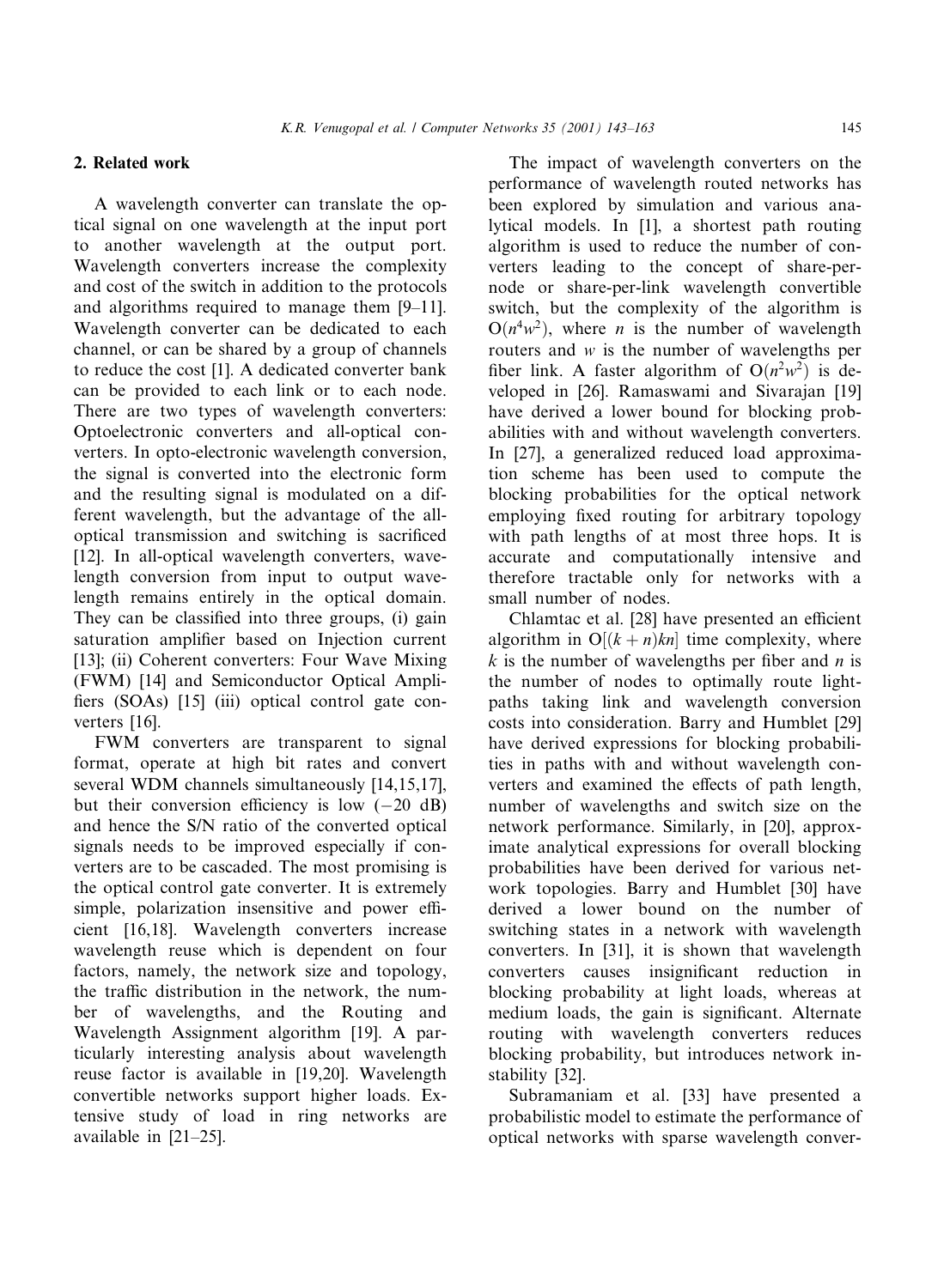sion. In [34], an attempt is made to study the effect of wavelength conversion under dynamic non-Poisson traffic input. The model predicts that traffic peakedness plays a critical role in determining the blocking performance while the wavelength conversion is insensitive to traffic peakedness over a large range. Gerstel et al.  $[22,35]$  were first to examine limited wavelength conversion for ring networks under a non-probabilistic model. In [25], a non-probabilistic analysis for tree networks and networks of arbitrary topology has been presented.

Multifiber solution as an alternative to wavelength conversion has been explored in [36,37]. The analysis is an extension of the work in [29]. In this approach, the number of fibers to be minimized are more important than the number of wavelengths. In [38], limited wavelength conversion based on FWM has been investigated. It assumes link load and wavelength independence. The conversion efficiency drops with increasing range. The wavelength conversion with as little as one-fourth the full range gives a good performance while half of the full range wavelength conversion delivers almost all of the performance improvement. In [39], placement of wavelength converters in a path under uniform and non-uniform loads has been investigated. Sharma and Varvarigos [40] have studied limited range wavelength conversion for mesh networks over a wide range of network loads.

#### 3. Network model

#### 3.1. Definitions

- The *Physical topology* (Fig. 1) consists of wavelength routing nodes interconnected by a pair of unidirectional fiber links.
- A *lightpath* is established by the allocation of a wavelength on each link of the path between the source and the destination.
- The *virtual topology* is the set of lightpaths established between the nodes of the network.
- Same wavelength can be used in the disjoint paths of the network and is termed as Wavelength Reuse.



Fig. 1. Physical topology.

- *Blocking probability* is the ratio of the number of lightpath requests rejected to the number of lightpath connections requested.
- *Load* is the rate of connection requests per unit time. One *Erlang* load is the number of calls per unit call holding time.
- *Congestion* is the utilization of the heaviest loaded link in the network.
- · Realizing a virtual topology for a set of lightpaths known apriori is called static lightpath establishment (SLE).
- · Determining a route for the lightpath requests that arrive in real time without affecting the existing lightpaths is called dynamic lightpath establishment (DLE).
- The *wavelength conversion gain* is the ratio of the difference in the blocking probabilities with and without wavelength converters and the blocking probability without wavelength converters.

#### 3.2. Physical network as a graph

Let  $G_p = (V, E)$  be a graph representing the physical network topology and  $E \subseteq \{(v_i, v_j) \mid$  $v_i, v_j \in V \wedge v_i \neq v_j$  be a finite set of links. Let  $s, d \in V$  be two distinct nodes of the graph  $G_p$ and  $|V| = N$ , where N is the number of nodes in the network. A path  $P$  from  $s$  to  $d$  in the graph is a sequence of edges represented by  $P =$  $\{(v_1, v_2), \ldots, (v_{k-1}, v_k)\}\$ , where  $v_1 = s, v_k = d$  and  $(v_i, v_{i+1}) \in E$ . Let  $C_l$  be the cost function associated with the edges of the graph  $G_p$  defined as  $C_l$ :  $VXY \rightarrow I$ , where I is the set of integers.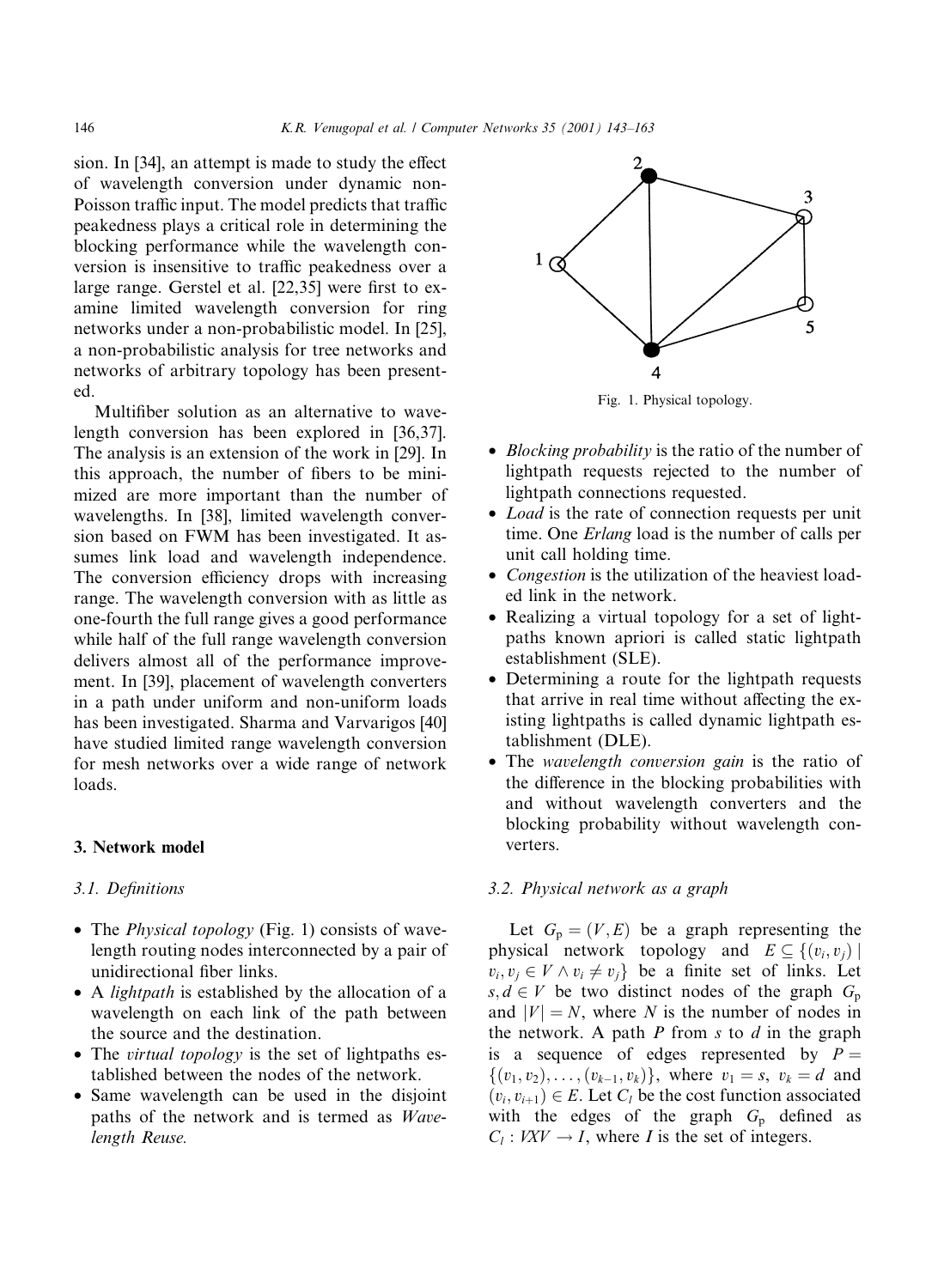## 3.3. Auxiliary graph

Let  $G_a = (V_a, E_a)$  represent the auxiliary graph of the given physical network topology graph  $G_p$ , where  $V_a$  is the set of vertices and  $E_a$  is the set of edges. Let the wavelength channels available on a link be  $A = \lambda_1, \lambda_2, \ldots, \lambda_w$ , the total number of wavelengths being  $w$ . We construct  $w$  copies of the physical network. Let the cost function associated with the edges of the auxiliary graph  $G_a$  be defined as  $C_a$ :  $V_a X V_a \rightarrow I$ . The converter cost  $C_w$  is greater than the longest wavelength continuous path in the network.

Construct\_auxiliary\_graph()

begin

 $V_{\text{temp}} = V$ ,  $E_{\text{temp}} = E$ Initialize  $V_a = \phi, E_a = \phi$ While  $(V_{temp} \neq \phi)$  do begin

Choose the next element in  $V_{temp}$ ; Call it  $v_e$ .  $V_{\rm a} = V_{\rm a} \cup \{v_e, v'_e\}$ /\*  $v'_e$  is a new supernode of  $v_e$  \*/  $E_{\rm a} = E_{\rm a} \cup \{(v_e, v'_e), (v'_e, v_e)\}$  $C_a(v_e, v'_e) = 0, C_a(v'_e, v_e) = 0$  $V_{\text{temp}} = V_{\text{temp}} - \{v_e\}$ for  $(p = 1; p \leq w - 1; p + +)$ begin /\*  $w$  is the number of wavelengths  $\frac{*}{ }$ /\* create a new vertex with node number \*/  $V_{\rm a} = V_{\rm a} \cup (v_{e+N*n})$  $E_{\rm a}=E_{\rm a}\cup\{(v'_e,v_{e+N*p}), (v_{e+N*p},v'_e)\}$  $C_{\rm a}({v_{e}'},v_{e+N*p})=0, C_{\rm a}({v_{e+N*p}},{v_{e}'})=0$ end end

while  $(E_{temp} \neq \phi)$  do begin

> choose the next edge in  $E_{temp}$ ; call it  $(v_i, v_j)$  $E_{\rm a} = E_{\rm a} \cup (v_i, v_j)$  $E_{temp} = E_{temp} - (v_i, v_j)$

$$
C_{\rm a}(v_i,v_j)=C_{\rm l}(v_i,v_j)
$$

for 
$$
(p = 1; p \leq w - 1; p++)
$$
  
begin

end

$$
\begin{array}{l} \displaystyle E_1\\ E_a=E_a\cup(v_{i+N*p},v_{j+N*p})\\ C_a(v_{i+N*p},v_{j+N*p})=C_l(v_i,v_j) \end{array}
$$

$$
\text{end} \quad \text{end}
$$

/\* add converter edges \*/  $V_{\text{temp}} = V$ While( $V_{temp} \neq \phi$ ) do begin Choose the next element in  $V_{\text{temp}}$ ; Call it  $v_e$ . for  $(p = 0; p < w; p + +)$ for  $(q = 0; q < w; q + 1)$ if  $((p \neq q)$  and  $(v_e$ has a converter)) then begin  $E_{\rm a} = E_{\rm a} \cup \{ (v_{e+N*p}, v_{e+N*q}) \}$  $C_a(v_{e+N*p}, v_{e+N*a}) = C_w$ end end end

## 4. Problem

We are given a physical network  $G_p(V, E, C, A)$ consisting of a finite set of nodes  $V = (v_1,$  $v_2, \ldots, v_n$ , a finite set of links  $E = \{(v_i, v_j) \mid$  $v_i, v_j \in V \wedge v_i \neq v_j$ , where each link is an ordered pair, and a set of wavelength channels  $\lambda_i \in \Lambda$  where  $i = 1, 2, \ldots, w$ . The objectives are to,

- · reduce the number of wavelength converters in the network;
- · determine a near optimal placement of wavelength converters to reduce the overall blocking probability;
- reduce signal distortion by minimizing the number of cascaded conversions and limiting the range of wavelength conversion;
- · to distribute the load uniformly by employing congestion control using dynamically varying state of the network.

#### 4.1. Assumptions

- Each fiber link corresponds to a pair of unidirectional optical fibers.
- · Each node can locally add or drop the optical signals. The required number of transmitters and receivers are available at each node.
- Each routing node is a reconfigurable switch. It may have full wavelength convertibility, limited wavelength convertibility or no wavelength convertibility.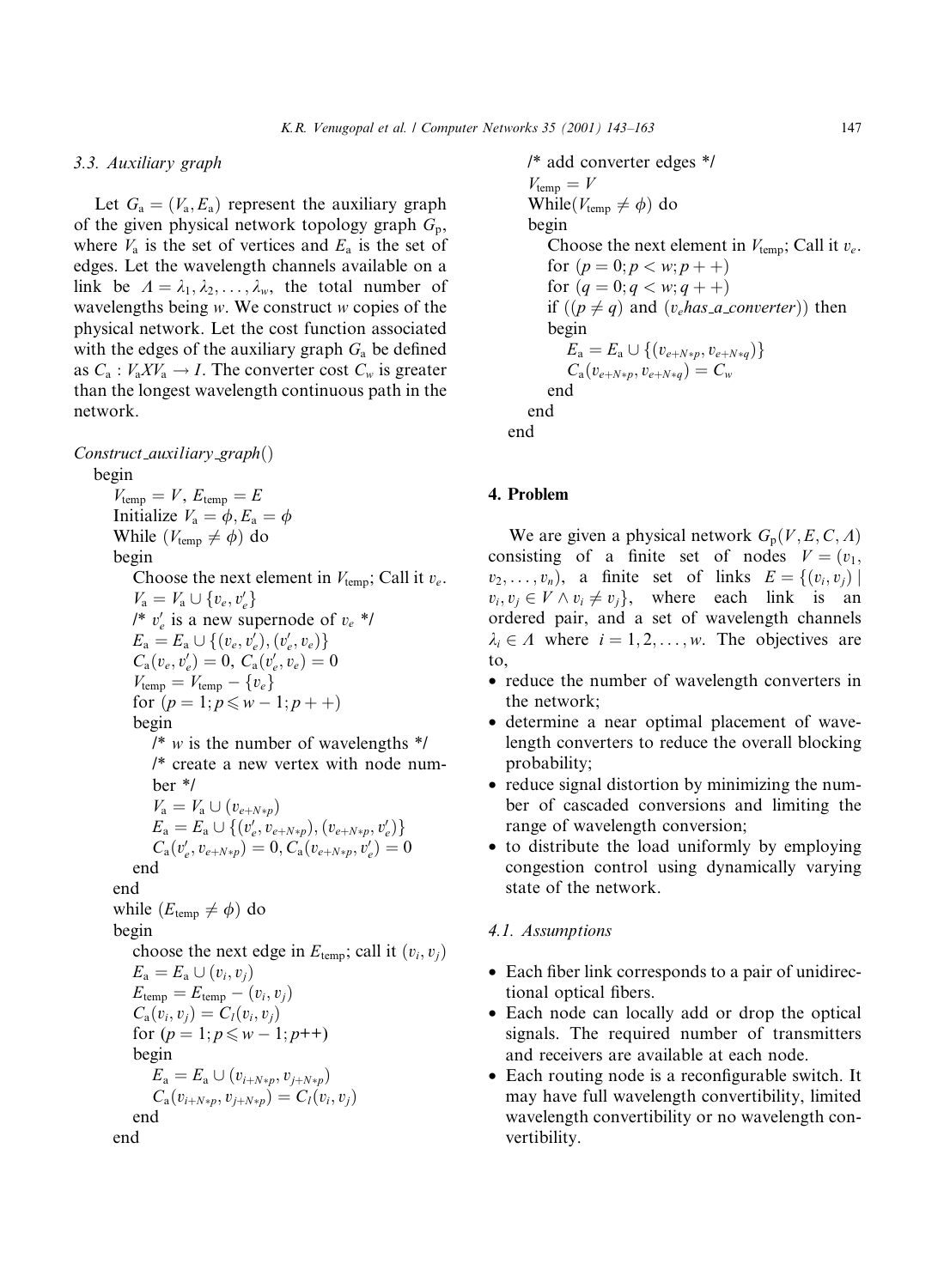- · Connection requests arrive at Poisson rate with exponential holding time. Connections requests can originate at any node and be wavelength routed to any other node in the network.
- The lightpath connection requests that are blocked do not return.
- The network topology is static and is not reconfigured during the computation.
- The first idle wavelength is assigned for a computed path (*first-fit* strategy).

#### 5. Analytical model

An analytical model for the placement of wavelength converters in a ring network and an expression for the limited range wavelength conversion is derived in this section. Consider the example shown in Fig. 2, with the lightpaths established between nodes 1–2, 3–4, and 1–3 on  $\lambda_1$ ,  $\lambda_1$ ,  $\lambda_2$ , respectively.

Each fiber supports two wavelengths,  $\lambda_1$  and  $\lambda_2$ . If the next lightpath connection request is to be established between 2–4, then this request can be set up only on a two hop path; 2–3 on  $\lambda_1$  and 3–4 on  $\lambda_2$ . This is possible only if the wavelength routing node has a wavelength converter at node 3, otherwise, the call is blocked (Fig. 2). Thus, nodes with wavelength conversion capability reduce the call blocking probability and establish long lightpaths.

Consider a linear chain of L hops as shown in Fig. 3. Let  $w$  be the number of wavelengths available on a fiber link,  $x$  be the probability that a wavelength is used on a link (wavelength occupancy), then xw represents the expected number of busy wavelengths in a fiber link. It is assumed that a wavelength used on a link is statistically independent of other links and other wavelengths [29].



Fig. 2. Wavelength conversion at node 3. (4), respectively



Fig. 3. A L hop linear network.

In a network without wavelength converters, a lightpath connection request is blocked between p and q when every wavelength of the wavelength set w is used on atleast one of the L links; the expression for blocking probability  $P_{nwc}$  is obtained by

$$
P_{\text{nwc}} = [1 - (1 - x)^L]^w.
$$
 (1)

In a network with wavelength converters at all the nodes, a lightpath connection request is blocked between  $p$  and  $q$  when every wavelength of the wavelength set  $w$  is used on one of the  $L$  links; the expression for probability  $P_{wc}$  is

$$
P_{wc} = 1 - (1 - x^w)^L.
$$
 (2)

Expressions (1) and (2) suggests that the blocking probability with and without wavelength converters increases with the increase in the number of hops. The blocking probability increases rapidly in the case of a network without wavelength converters and hence it is necessary to keep the path length small, i.e., small network diameter. On the other hand, blocking probability is much lower and fiber utilization is higher in the networks with wavelength converters.

Benefit of wavelength conversion increases with the length of a path and decreases with the increase in the number of wavelengths. It also depends on the number of wavelengths, network topology and the traffic matrix characteristics. In dense networks, the effectiveness of the wavelength converters is limited, whereas in a completely connected network, wavelength converters are not needed as all the lightpath request connections are single hops. On the other hand, the converters in a sparsely connected networks do not mix the connection requests well, causing load correlation in successive links.

Expressions (1) and (2) can be extended to multifibers where each link consists of  $m$  fibers and the blocking probability without and with wavelength converters is given by expressions (3) and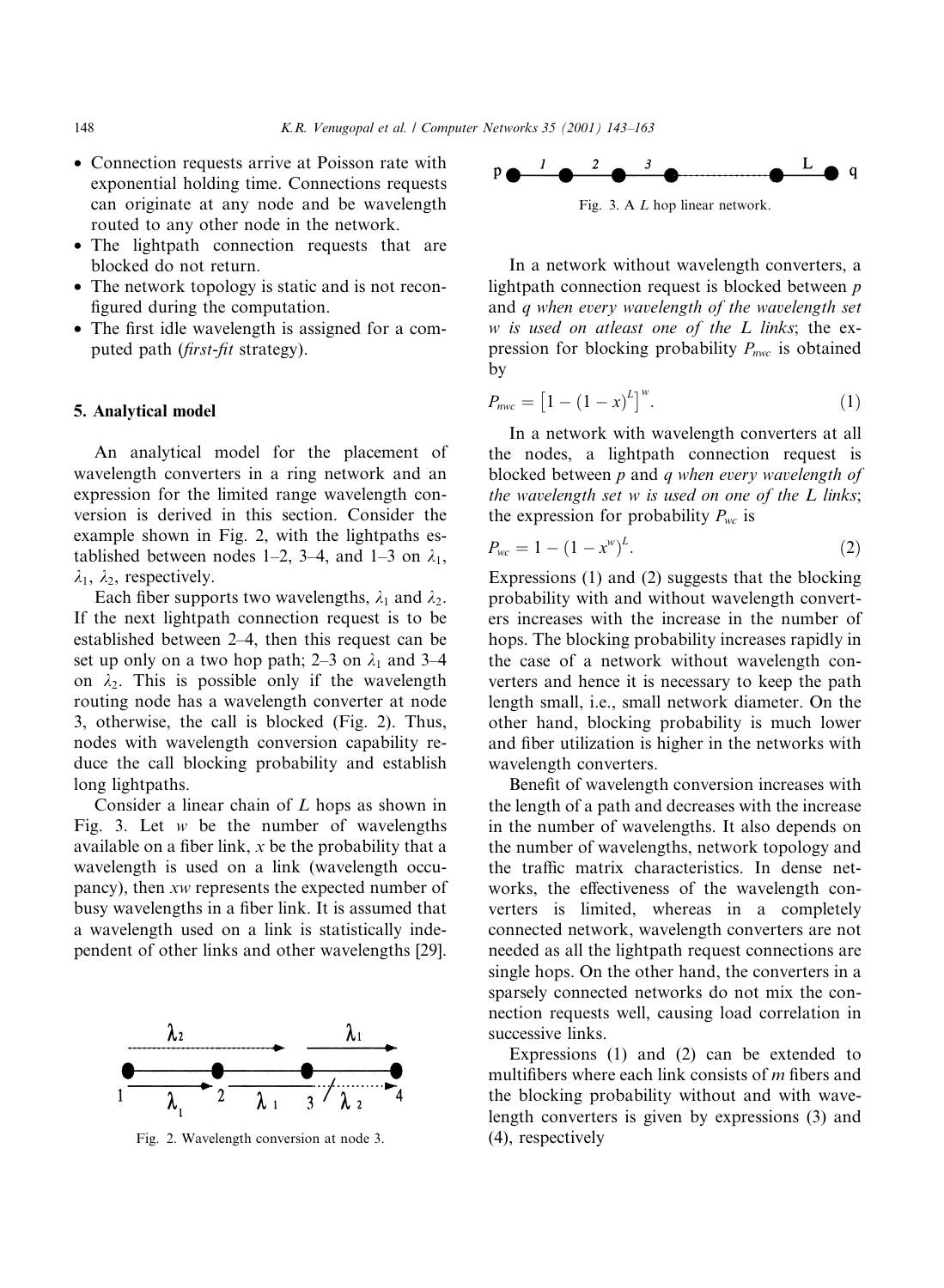$$
P_{\text{nwc}} = \left[1 - (1 - x^m)^L\right]^w, \tag{3}
$$

$$
P_{wc} = 1 - (1 - x^{mw})^L.
$$
 (4)

The multiplicity of links diminishes the gain obtained by the networks equipped with wavelength converters. By increasing the number of fibers, the network without wavelength converters are favored as the utilization of the network depends more on the multiplicity of links rather than the number of wavelengths.

#### 5.1. Placement of wavelength converters

In [29], expressions for blocking probability are derived for a linear path with and without converters. This model along with Eqs. (1) and (2) can be used to determine the optimal placement of wavelength converters in a ring network for independent and uniform link loads. The objective is to position C converters in a ring of  $L$  nodes  $(L \text{ links})$ in order to minimize the blocking probability of an end-to-end call. Let the wavelength occupancy of all the links be equal, i.e., x. A segment is defined as a set of links between two successive wavelength converters. Therefore, C converters in a ring will create C segments and let the length of the segments be denoted by the segment length vector  $S_C$  $s_1$ ;  $s_2$ ,  $s_3$ ,  $\ldots$ ,  $s_{C-1}$ ,  $s_C$ ), where  $s_i$  is the link length of the *i*th segment,  $i = 1, 2, \dots, C-1, C$  and  $\sum_{i=1}^{C} c_i = I$ . The make iiity of success  $P(c)$  in  $\sum_{i=1}^{C} s_i = L$ . The probability of success  $P(s_i)$  in each of the subsegment length  $s_i$  can be determined from expression (5) and as follows:

$$
p(s_i) = 1 - (1 - (1 - x)^{s_i})^w.
$$
 (5)

Let the probability of success in a ring with segment length vector  $S_C$  denoted by  $P(S_C)$ ; then

$$
P(S_C) = \prod_{i=1}^C p(s_i).
$$

Let the success probability for optimal placement of  $C$  converters in a ring of  $L$  hop path be denoted by

$$
P_{\rm opt}(L, C) = P(S_C^{\rm opt}) = \max_{S_C} P(S_C),\tag{6}
$$

where  $S_C^{\text{opt}}$  is the optimum segment length vector. If C divides L, then  $s_i^{\text{opt}} = L/C$ , where  $i =$   $1, 2, \ldots, C-1, C$  is the optimal segment length vector. In order to prove this, it is sufficient to show that

$$
\prod_{i=1}^{C} p(s_i^{\text{opt}}) = \left[ p\left(\frac{L}{C}\right) \right]^C \ge P(S_C) = \prod_{i=1}^{C} p(s_i) \tag{7}
$$

for any valid segment length vector. Taking logarithm of Eq. (7), the expression transforms to

$$
\ln p\left(\frac{L}{C}\right) \geqslant \frac{1}{C} \sum_{i=1}^{C} \ln p(s_i),\tag{8}
$$

where  $s_i$ 's are the members of a valid segment length vector. The function  $\ln p(s_i)$  is a concave function of the continuous variable  $s_i \in (0, L)$ . The concavity of the function is sufficient for the optimality of uniform placement of wavelength converters in a ring. The probability of success of a call in a ring with optimal placement of wavelength converters is given by

$$
P_{\rm opt}(L, C) = \left[ p \left( \frac{L}{C} \right) \right]^C.
$$
 (9)

This expression is exact only if  $C$  divides  $L$ . If  $C$ does not divide L, then the integral constraint on the segment lengths will make the above expression an upper bound on the probability of success. In such a case, the converters should be placed as uniformly as possible, that is,  $z = L - y \ast C$  segments of length  $y + 1$  and  $C - z$  segments of length y where  $y = L/C$ . The blocking probability will be higher for random placement of wavelength converters [41]. This model can be extended to a path as proposed in [39].

Models provided by Barry and co-workers  $[29,42]$  may be modified to derive expressions for the near optimal placement of wavelength converters in a large arbitrary mesh network which is a set of interconnected rings or conglomeration of a large number of paths. It is difficult to compute the optimal location of the wavelength converters in arbitrary mesh networks as the problem is NP complete [1]. The genetic algorithm can be applied for the near optimal placement of wavelength converters but it is computationally expensive [43]. In this paper, a heuristic is proposed for placement of wavelength converters in arbitrary mesh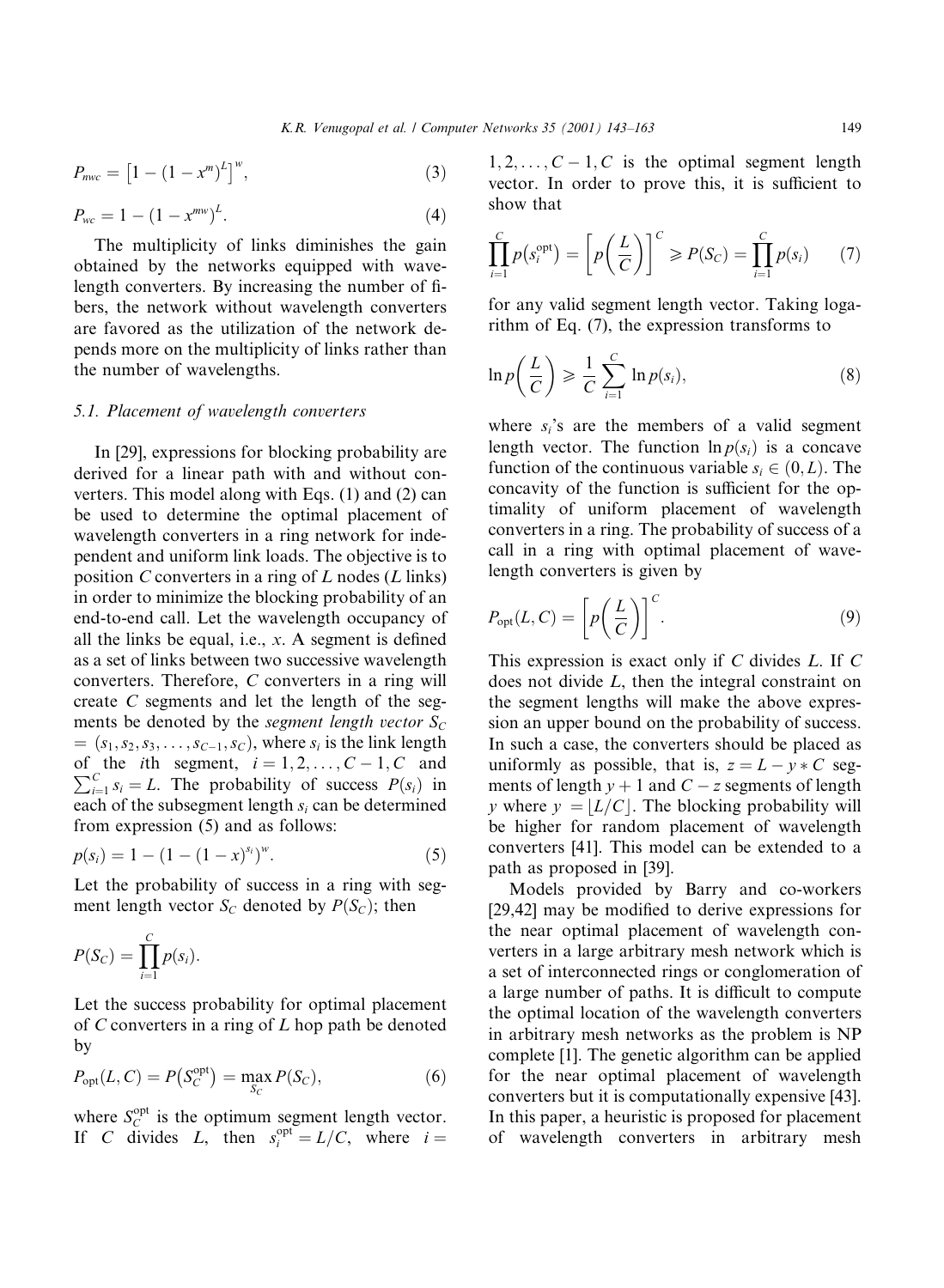networks to achieve reduced call blocking probability of the network.

## 5.2. Limited range wavelength conversion

Wavelength conversion introduces distortion in the optical signal and the signal deteriorates rapidly in the process of cascading wavelength conversions. In optoelectronic wavelength converters, optical signal can be transformed from any wavelength to any other wavelength without degradation. All-optical wavelength converters are generally only capable of limited range wavelength conversion and the optical signal from input to output wavelength remains entirely in the optical domain. In FWM, wavelength conversion is a strong function of the input and output wavelengths and there is a significant degradation if the output signal is far away from the wavelength of the input signal. Hence, it is desirable to limit the range of wavelength conversion to reduce the optical signal distortion. The decrease in output power is nearly symmetrical about the input wavelength, i.e., a conversion from an input wavelength of 1520 nm to an output wavelength of 1530 nm produces nearly the same output power as a conversion from 1520 to 1510 nm. The wavelengths used are within the 35 nm range  $(1525-1560)$  nm) of the low loss Erbium Doped Fiber Amplifier [44]. Limited wavelength conversion reduces the hardware costs of the optical switching nodes. Theoretical studies show that most of the reduction in the blocking probabilities is achieved using limited range wavelength conversion. Sparse or limited wavelength conversion can be of three types; (i) a limited number of nodes are provided with full range wavelength convertibility, (ii) a limited number of full range wavelength converters are placed at all nodes (share-per link or share-per-node), (iii) a limited range of wavelength conversion is only possible at the nodes. This paper explores the first and the third types of limited wavelength conversion.

## 5.3. Adjacent wavelength conversion  $(AWC)$

The existing all-optical wavelength converters exhibit different levels of degradation of the signals for various combinations of input and output wavelengths. It is also a moot point whether to allow a larger number of lower loss wavelength conversions or accept a smaller number of highloss signal conversions so that the total signal degradation is below an acceptable level. A modified shortest path algorithm is used in an auxiliary graph to limit the number of cascaded wavelength conversions in [2].

The concept of adjacent wavelength conversion (AWC) model is introduced in [45]. Here, an incoming wavelength can be transformed to a small subset of nearby wavelengths at the output port i.e., an incoming wavelength can be converted only to a subset consisting of  $d$  adjacent wavelengths on either side. This can be defined as  $d$  adjacent wavelength conversion and the set of output wavelengths as convertible wavelength set. This model is different from the threshold model described in [38] where the boundary wavelengths are restricted from switching to adjacent wavelengths.

The AWC model for limited range wavelength conversion is depicted in Fig. 4. It consists of two links, each of which has w wavelengths. The node 2 between the links 1 and 2 contains w wavelength converters each of which can take a single input wavelength and convert to  $d$  adjacent wavelengths on either side. A input signal entering on a wavelength  $\lambda_i$  is converted into one of the wavelengths in the range of  $\lambda_{(i-d)}$  to  $\lambda_{(i+d)}$ . For example, an input signal entering a node on the wavelength  $\lambda_2$ can be transmitted by the wavelength converter on the second link on wavelengths  $\lambda_1$  or  $\lambda_3$  (the number of wavelengths per fiber link is four) apart from  $\lambda_2$  for adjacent wavelength conversion degree  $d = 1$ .

An expression for the blocking probability using limited range wavelength conversion can be derived from expressions (1) and (2). Let  $\overline{\lambda}_{i,j}$  be the



Fig. 4. Adjacent wavelength conversion at node 2.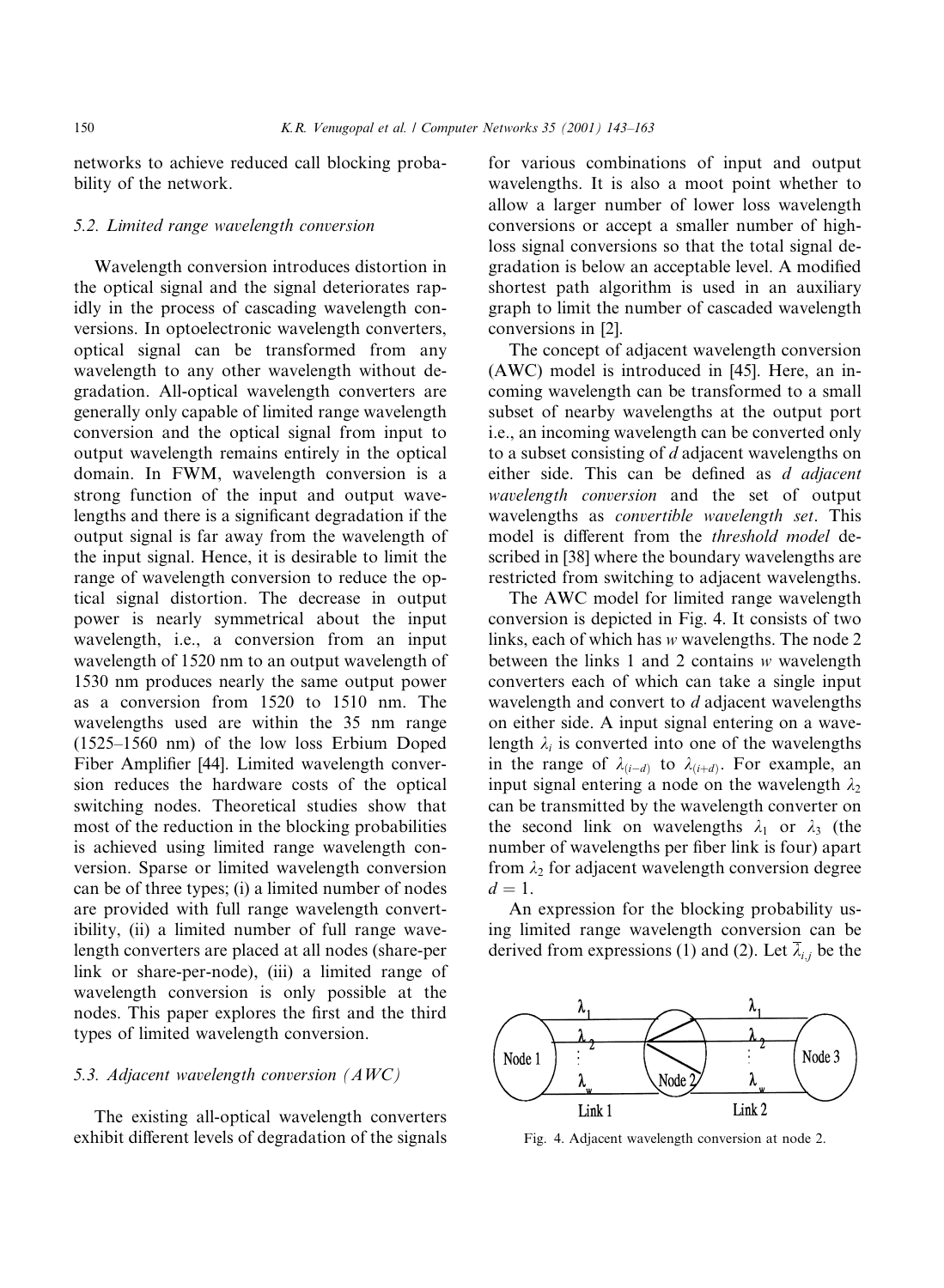event that the path beginning with wavelength  $\lambda_i$ on hop j and terminating on the final hop  $H$  is blocked. Then, the blocking probability between j and H is given by  $p(\overline{\lambda}_{i,j})$ . Let  $r(i)$  be the set of permissible output wavelengths for a limited range wavelength converter with the input wavelength  $\lambda_i$ ; then define  $\lambda_{r(i),j+1}$  to be the event that all paths commencing on a wavelength within the set  $r(i)$ are blocked from  $j+1$  onwards. Hence, the probability of not establishing a lightpath from the hop  $j + 1$  to hop H using any of the permissible wavelength conversions from wavelength  $\lambda_i$  on the hop *j* is given by  $p(\lambda_{r(i),j+1})$ . The blocking probability between the hop  $j$  and hop  $H$  from every wavelength on hop  $j$  can be computed as follows:

$$
p(\text{path blocked from hop } j \text{ to hop } H) = p(\bigwedge_{i=1}^{w} \overline{\lambda}_{i,j})
$$

The above equation can be computed by evaluating each of the  $\overline{\lambda}_{i,j}$  elements as in [38]. A lightpath beginning on the wavelength  $\lambda_i$  on hop j is blocked either if all the permissible wavelength conversions from the wavelength  $\lambda_i$  on hop j lead to paths which are blocked or if the wavelength  $\lambda_i$ is itself blocked on the hop  $j$ . The probability of the wavelength  $\lambda_i$  being occupied on the hop *j* is x as defined earlier and it is independent of all other paths commencing from the hop j. On the other hand, the probability that all of the permissible conversions from wavelength  $\lambda_i$  on hop *j* leading to blocked paths are not in general independent of the other lightpaths beginning from the hop  $i$ , hence this probability cannot be evaluated directly. In fact, the blocking probability from hop  *is ex*pressed in terms of the blocking probabilities from subsequent links within the path and the expression is recursively evaluated until the final hop is reached. It can be mathematically represented as follows:

 $p$ (path blocked from hop j to hop H)



$$
= p\left((\lambda_w \text{ used on hop } j \vee \overline{\lambda}_{r(w), j+1}) \wedge \left(\bigwedge_{i=1}^{w-1} \overline{\lambda}_{i,j}\right)\right)
$$
  

$$
= x \cdot p\left(\bigwedge_{i=1}^{w-1} \overline{\lambda}_{i,j}\right)
$$
  

$$
+ (1-x) \cdot p\left(\left(\bigwedge_{i=1}^{w-1} \overline{\lambda}_{i,j}\right) \wedge \overline{\lambda}_{r(w), j+1}\right).
$$

The blocking probability  $P_B$  of the path is determined by computing the probability that no path exists from hop 1 to hop  $H$ . Thus,

$$
P_{\mathbf{B}} = p\left(\bigwedge_{i=1}^{w} \overline{\lambda}_{i,1}\right) \tag{10}
$$

This is evaluated recursively from Eq. (10) in terms of x and H. The probability of a path being blocked on a given wavelength on hop  $H$  is given by x with each path being independent. The above equation reduces to Eqs. (1) and (2), where  $\overline{\lambda}_{r(i),j+1} = \overline{\lambda}_{i,j+1}$  (no wavelength conversion) and  $\overline{\lambda}_{r(i),j+1} = \bigwedge_{i=1}^{w} \overline{\lambda}_{i,j+1}$  (full range wavelength conversion)

Eq. (10) allows us to analyze the blocking probability for a path with limited range wavelength conversion. This can also be used to describe wavelength converters which use tunable transmitters with limited tuning ranges. If we allow one wavelength either side of the input wavelength, the allowed output wavelengths from the input wavelength  $\lambda_i$  on link j are  $\lambda_{\max(i-1,1)}$ ,  $\lambda_i$ , and  $\lambda_{\min(i+1,w)}$ , for  $1 \leq i \leq w$ . In a general case, the conversions of d wavelengths are permitted on either side of the input wavelength, then permitted output wavelengths on the succeeding hop will range from  $\lambda_{\max(i-d,1)}$ , to  $\lambda_{\min(i+d,w)}$ . Thus

$$
\overline{\lambda}_{r(i),j+1} = \bigwedge_{l=\max(i-d,1)}^{\min(i+d,w)} \overline{\lambda}_{l,j+1}.
$$
\n(11)

The degree of wavelength conversion, D, is de fined as follows:

$$
D = \frac{100d}{(w-1)}\%
$$
 (12)

If there are four channels per fiber link (i.e.,  $w = 4$ ) and the wavelength conversion permissible is one wavelength on either side of the input wavelength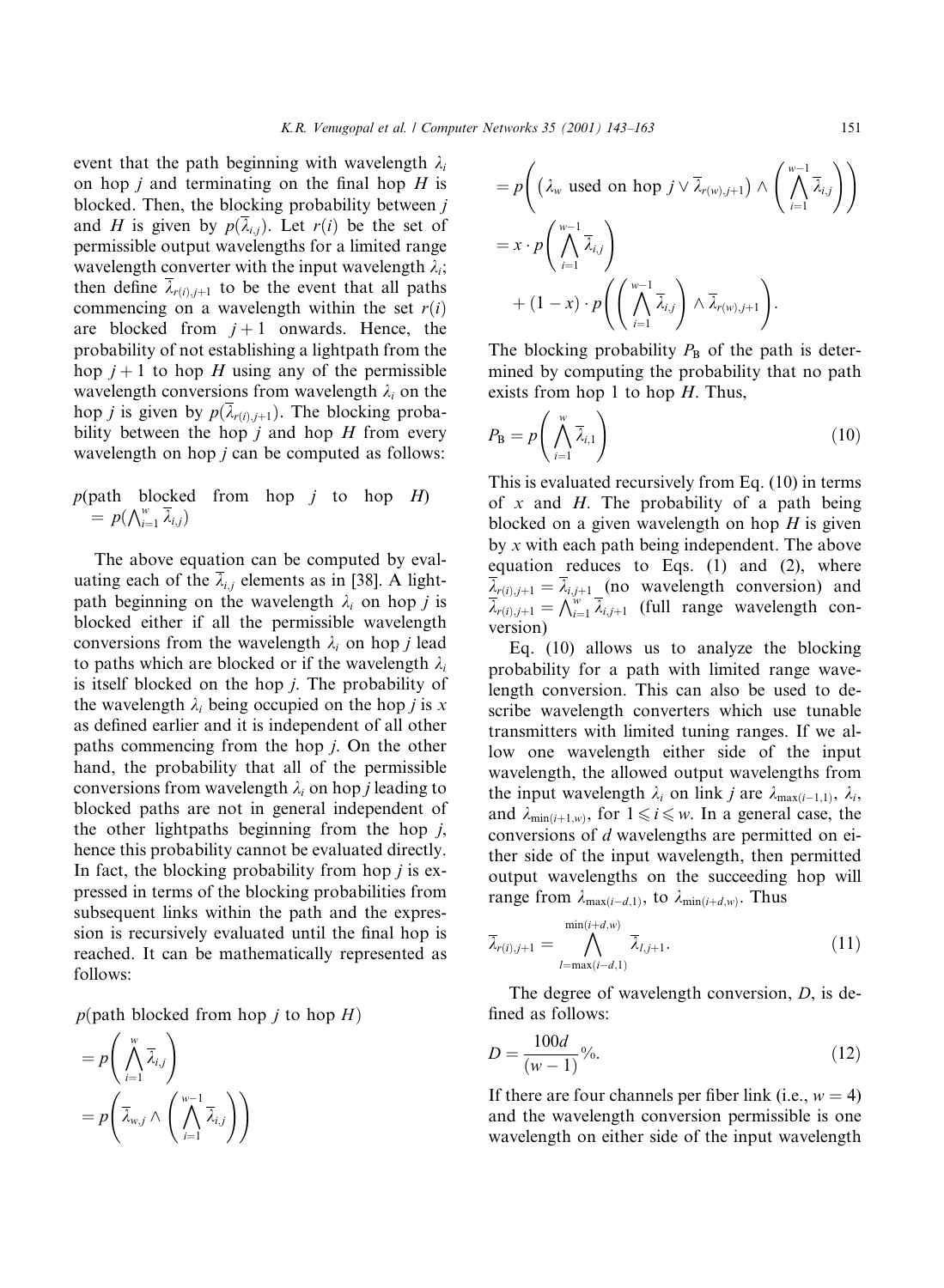$(d = 1)$ , the degree of wavelength conversion is  $D = \pm 33.33\%$ . It indicates that the FWM limited range wavelength converter can convert either side from a given input wavelength by  $D\%$  of the total range of wavelength conversion. The full range wavelength conversion is given by  $D = \pm 100\%$  and no wavelength conversion implies  $D = 0\%$ .

## 5.4. Analytical results of blocking probabilities

Eq. (10) can be used to compute the blocking probability for a particular path as a function of utilization  $x$  and the degree of conversion  $d$ . The blocking probability versus the utilization for a two hop path for four wavelengths per fiber link is shown in Fig. 5. For example, when the utilization is  $x = 0.18$ , the blocking probability is  $12 \times 10^{-3}$ with no conversion and reduces almost by an order of magnitude to  $2 \times 10^{-3}$  with full range wavelength conversion. Fig. 5 shows that there is a significant improvement in performance for all values of  $x$  using limited range wavelength conversion. With 33% wavelength conversion range, the blocking probabilities close to that of full range wavelength conversion is obtained and if the degree of conversion is increased to 66%, the difference in the performance of limited range wavelength conversion and full range wavelength conversion reduces further.

In multihop paths, there is a steep rise in the blocking probability without wavelength converters as it is difficult to find a single wavelength that can be allocated over all hops. However, the blocking probability is significantly reduced if full wavelength conversion is permitted. Networks with wavelength converters are more 'fair' to the paths of varying length as the blocking probability is no longer a significant function of the path length [1]. The analysis of limited range converters in two hop paths can be extended to multihops.

#### 6. Algorithms

#### 6.1. Dynamic lightpath establishment

This algorithm computes the *shortest* path using which a lightpath connection is setup dynamically between the source s and destination  $d$  in the auxiliary graph  $G_a$  (discussed in the previous chapter) by considering the network state. Appropriate weights are assigned to the link edges and converter edges based on the delay in fiber links and the cost of wavelength conversion respectively to ensure a minimum multihop path between an  $s - d$  pair.



Fig. 5. Blocking probability for two hops with limited range wavelength conversion, four wavelengths.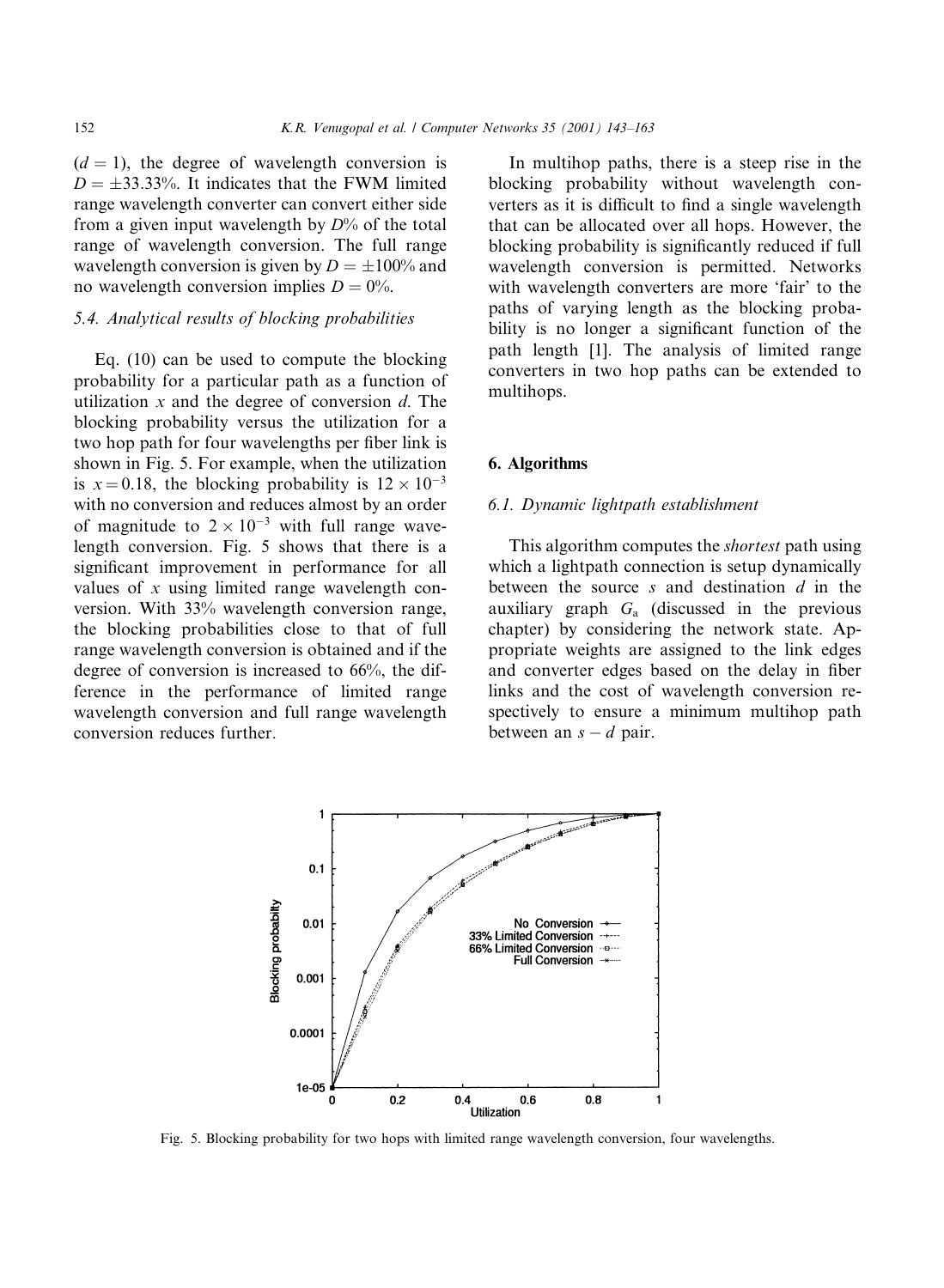## 6.2. Placement of limited range converters

The placement of wavelength converters for SLE in a ring network has been explored in [22]. In the case of DLE, the limited range wavelength converters are placed uniformly as derived in the expression earlier.

#### 6.2.1. Ring network

- Limited range wavelength converters are placed at a distance of  $L/C$  in a ring network for uniform traffic with  $L$  links and  $C$  converters if  $C$ divides L.
- · Limited range wavelength converters are placed as uniformly as possible in a ring network, i.e.,  $z = L - y * C$  segments of length  $y + 1$  and  $C - z$  segments of length y where  $y = |L/C|$ , if C does not divide L.

#### 6.2.2. Arbitrary mesh network

The placement of wavelength converters in arbitrary mesh network is a NP complete problem [1]. A large number of lightpaths may transit through the nodes with high degree and hence wavelength conversions may be inevitable at these nodes [3]. In order to determine the placement of wavelength converters in arbitrary mesh networks, we first obtain certain traffic parameters by simulation assuming full convertibility at all the nodes. The parameters are, the number of lightpaths passing through a node, the number of wavelength conversions performed at a node and the average length of the lightpaths passing through the node. These traffic statistics for the 14-node NSFNET, 30-node INET, 28-node USA long haul network and 19-node EON are computed at 120 Erlangs load and this pattern is similar over a wide range of loads. Simulations are carried out at 120 Erlang loads with full range wavelength converters at all nodes with Poisson arrivals and exponential holding time. These statistics enable us to place the wavelength converters in the most appropriate positions in the network. There is a strong correlation between the degree of a node and its transit traffic. The following heuristic is used for placement of wavelength converters in arbitrary mesh networks [41].

- (a) Nodes with high transit traffic.
- (b) Nodes which lie on long lightpaths.
- (c) Nodes which convert a large number of optical signals.

The number of wavelength converters is limited to less than one-third of the nodes of the network. The number of wavelength converters can be reduced further in the case of large networks. More weightage is given to nodes which transit large number of signals (around  $60-70%$ ).

#### 6.3. Adjacent wavelength conversion

In the adjacent wavelength conversion model, the wavelength is assigned from a set of available wavelengths at the instance of the establishment of the connection for a path. Initially, a connection request is attempted using a single wavelength. If a single wavelength is not available, then a minimum wavelength conversion path with  $d = 1$  (conversion range) is chosen. We move on to conversion degree  $d = 2$  in case of failure to establish a connection with wavelength conversion range  $d = 1$ . It is achieved by choosing the weights of the wavelength converter arcs in the auxiliary graph appropriately. This algorithm effectively reduces the signal distortion in the network.

#### 6.4. Congestion control

Congestion factor is defined as the number of lightpaths passing through the heaviest loaded link,

### Congestion =  $max(l_i)$ ,

where  $l_i$  represents the utilization of the *i*th fiber link. Congestion is controlled by dynamically changing the weights of certain arcs in the auxiliary graph, thus balancing the load in the network. When the arc corresponding to the  $\lambda_k$  channel of a link  $(v_i, v_j)$  is used for setting up a lightpath, the weights of the arcs in the auxiliary graph  $G<sub>a</sub>$  corresponding to all the other wavelengths of the link  $(v_i, v_j)$  that are not assigned are incremented. These weights are decremented by the same value when the lightpath is taken down. The increment or decrement values are computed using a linear or non-linear function based on the current weights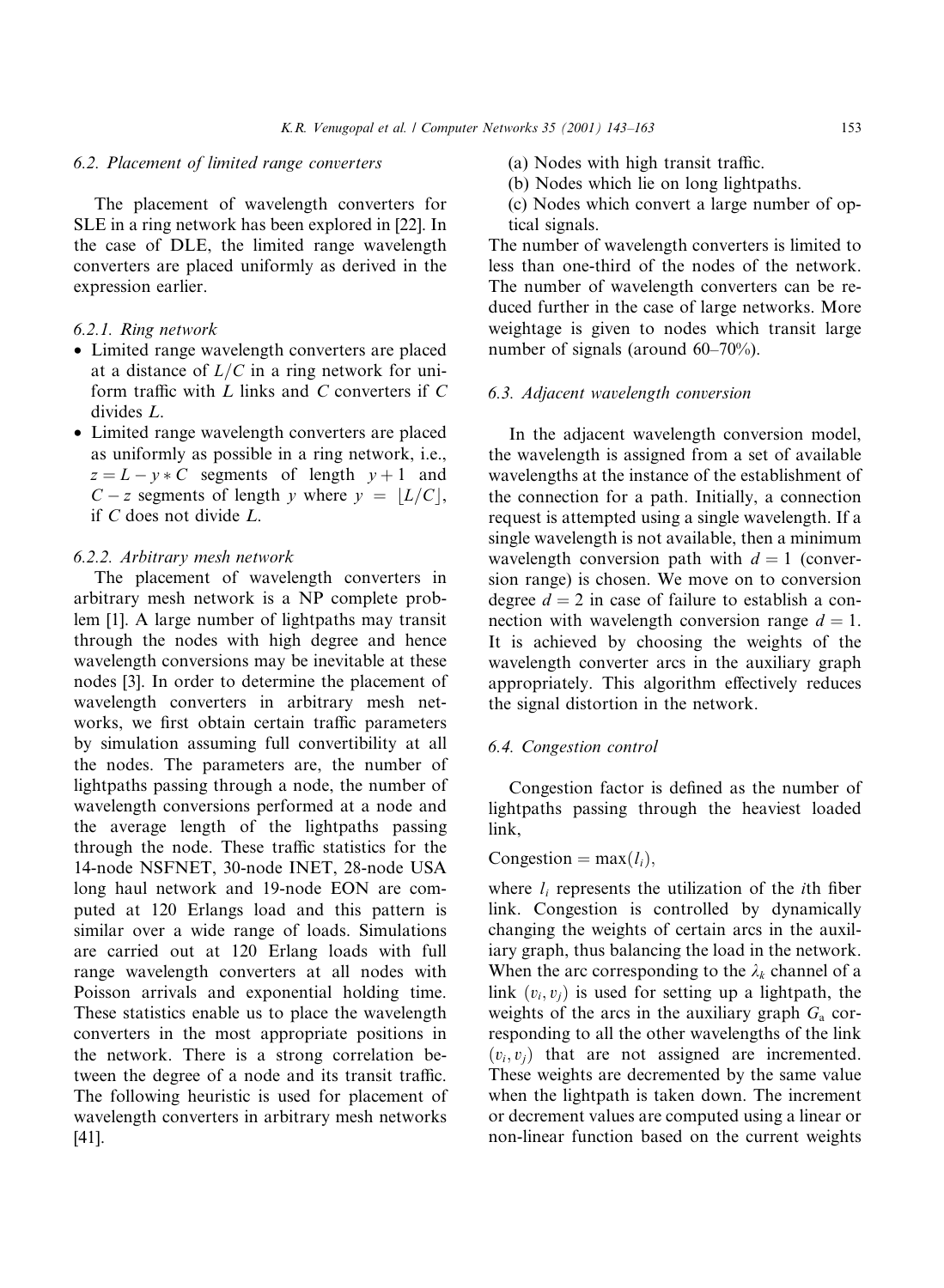of the arcs and the number of available wavelength channels. The difference between the maximum and the minimum number of wavelength channels utilized in the links of the network converges and results in lower blocking probability.

The function *Adjust link wtts*() is used to dynamically adjust the weights of the edges in the auxiliary graph  $G_a$ . When a path P is established, the weights of the edges in the auxiliary graph that correspond to the edges in the path are increased by a factor of wtt and they are reduced by the same weight when the lightpath is released. The pseudocode for the congestion control algorithm is given below.

## Congestion Control

 $Adjust\_link\_wits()$ while  $(P \neq \phi)$  do begin choose the next edge in P; call it  $(v_i, v_j)$  $v_i = v_{imodN}, v_i = v_{imodN}$ if (the edge removed) then begin for  $(p = 1; p \le w - 1; p + +)$ if  $(v_{i+p*N}, v_{j+p*N}) \in E_a$ ) then increment  $C_a(v_{i+p*N}, v_{j+p*N})$  by wtt else for  $(p = 1; p \le w - 1; p + 1)$ if  $(v_{i+p*N}, v_{j+p*N}) \in E_a$ ) then begin decrement  $C_a(v_{i+p*N}, v_{j+p*N})$  by wtt remove  $(v_i, v_j)$  from path P end end end

## 7. Simulation

## 7.1. Performance evaluation

This subsection describes the details of the simulation for determining the network performance by using the techniques proposed in the paper for dynamic lightpath establishment, placement of limited range wavelength converters and congestion control. The parameters of the physical network topology  $(G_p)$  such as the fiber link weights, and the wavelengths available per fiber link are taken as

input and an auxiliary graph  $G_a$  is constructed. A request queue is necessary to hold the lightpath requests that are being serviced at any instant of time. It is a prioritized queue in which the lightpath requests are ordered according to their expirytime. The lightpath request source-destination pairs, arrival time and holding time according to a specified distribution are generated. The timer is incremented to the next lightpath request arrival time.

A path to route the lightpath request using ShortestPath algorithm is computed with the least number of wavelength conversions. If a path exists, enqueue the lightpath connection request, remove its path edges from the auxiliary graph and increment the weights of their corresponding edges as a congestion control measure. If a path does not exist, block the lightpath connection request. Lightpath connections (from request queue) which have been serviced are dequeued, their corresponding path edges in the auxiliary graph are replaced and decremented. The psuedocode of the simulation is given below.

## Simulation begin Read the parameters of  $G_p$ *Initialize req q()*; Construct\_auxiliary\_graph() Initialize timer while  $(time < max_time)$ begin  $timer += Generate\_arriv_time$  $of$  next sd pair() while (front element in req q  $\rightarrow$  $expirytime < timer$ ) begin /\* element to be removed from the queue \*/ Dequeue()  $Restore$ -path\_edges\_in\_auxiliary\_graph()  $Adjust$  link wtts() end Generate next sd  $pair()$ request hold time  $=$  Generate hold time() begin /\* path with minimum conversions\*/  $ShortestPath(s, d)$ if  $(cost \neq \text{INFINITY})$ /\* INFINITY is a large constant \*/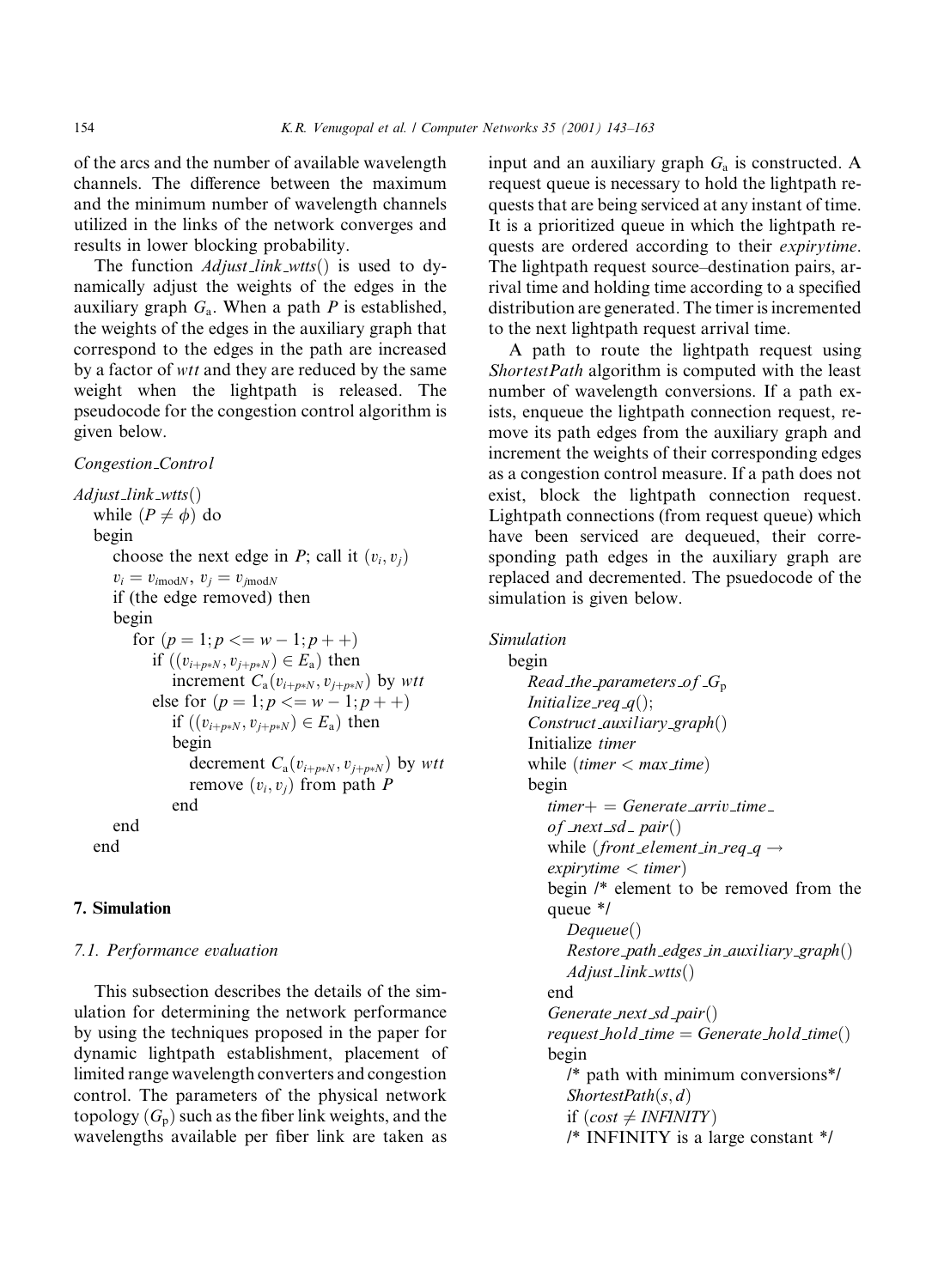```
begin
          Enqueue()Adjust link wtts()
          Remove path edges
          from_auxiliary_graph()
       end
     end
  end
end
```
#### 7.2. Illustrative examples

In a 12-node ring network, a single limited range wavelength converter is placed at node 7 for SLE. For DLE (Fig. 6), the converters are placed at 1, 5 and 9 for uniform traffic if  $C$  divides  $L$ ; otherwise, the converters should be placed as uniformly as possible as derived in the expression earlier.

Fig. 7 shows the 14-node NSFNET and the placement of five wavelength converters. The reasons for their placement is given in the parenthesis. The wavelength converters are placed in the following order: 4(a, c), 9(a, c), 7(a, c), 6(a, c, b) and  $11(a, c, b)$ .

The 19-node European Optical Network (EON) is shown in Fig. 8. The wavelength converters are placed at nodes  $1(a, c)$ ,  $9(a, c)$ ,  $17(b, c)$ ,  $7(a, c)$ ,  $4(a, c), 2(a, c, b)$  and  $8(a)$ .

The 28-node USA long haul network is shown in Fig. 9. The wavelength converters are placed at nodes 14(a, c), 12(a, c), 18(a, c), 17(a, b), 10(a, c), 5(a, b), 16(a, c), 26(a, b) and 9(a, b, c).





Fig. 7. 14-node NSFNET network with wavelength converters.



Fig. 8. 19-node European Optical Network (EON) with wavelength converters.



Fig. 9. 28-node USA long haul network with wavelength converters.

The placement of wavelength converters in the 30-node INET network is based on the heuristic described earlier in the algorithm. The wavelength Fig. 6. 12-node ring network. converters are placed in the following order and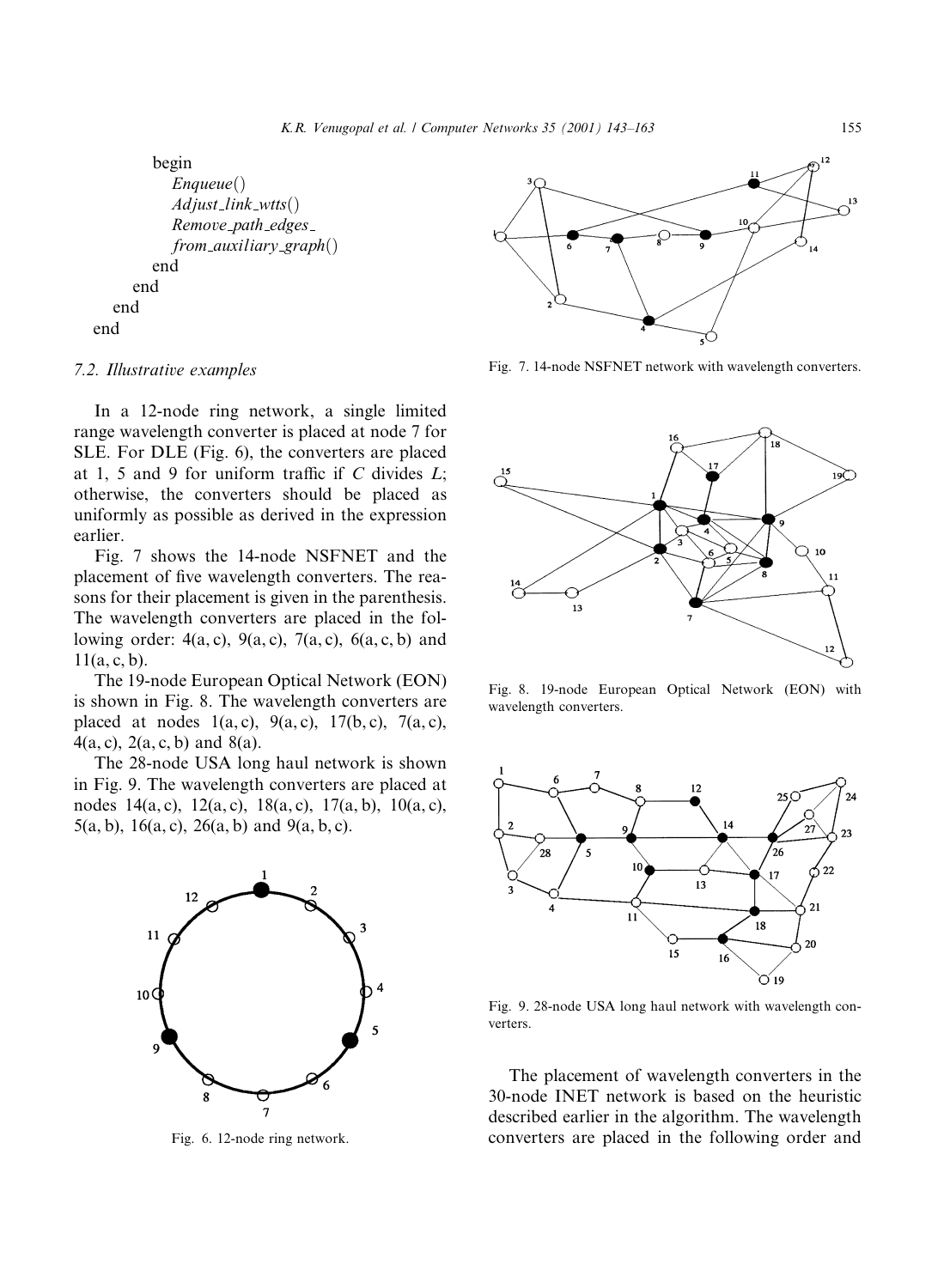

Fig. 10. 30-node INET network with wavelength converters.

reasons for placing nine wavelength converters are given in the parenthesis:  $30(a, c)$ ,  $2(b)$ ,  $24(a, c)$ , 23(b, c), 26(c), 27(a), 15(a, c), 29(b, c) and 8(a). Fig. 10 shows the placement of the converters for the INET.

#### 8. Numerical results

Simulations have been used to examine the performance of placement of limited range wavelength converters in the 12-node ring, 14-node NSFNET, 28-node USA long haul network, 19 node EON and 30-node INET mesh networks. The adjacency wavelength conversion model is used for limited range wavelength conversion. The placement of wavelength converters in a ring and mesh networks are given by the algorithm described earlier. The assumptions are the following:

- An auxiliary graph is constructed for the given network as described earlier. See also [2,46].
- In the static routing, fixed routes have been used and in dynamic routing, connection is established using minimum number of hops, i.e., first, wavelength continuous path followed by minimum number of limited range wavelength conversion path.
- Uniform traffic distribution exists between all source-destination pairs.

In the 12-node ring network, the blocking probabilities for six and eight wavelengths have been plotted in Fig. 11 for SLE. It has been observed by us that the blocking probability decreases with the increase in the number of wavelengths per fiber links. A limited range wavelength converter placed in a ring gives the same performance as that of a network with full convertibility at all the nodes for the load w, where w is the maximum number of channels utilzed in a link of the network. This is clearly evident in Fig. 11.



Fig. 11. Static lightpath establishment for 12-node ring with six and eight wavelengths.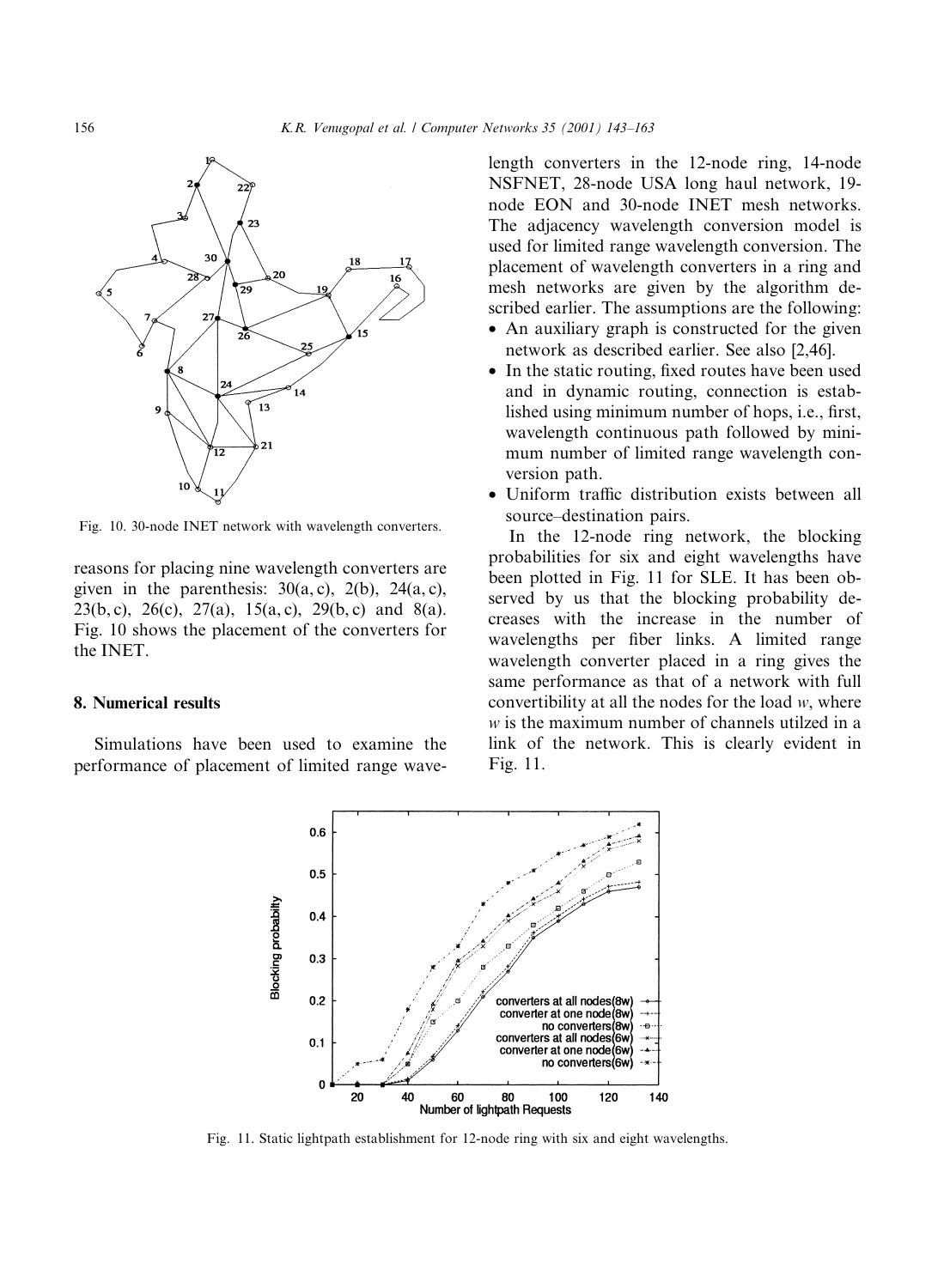In the 12 node-ring network, the blocking probability performance is examined with respect to dynamic lightpath establishment. At lower loads, the blocking probability with wavelength converters is significantly lower and improves further at medium loads. At high loads, the networks without wavelength converters perform slightly better than the wavelength converter networks. This is due to certain long lightpaths that are established by the use of wavelength converters and the lightpaths with smaller path lengths which arrive later being blocked. Hence, though the fiber utilization is higher in wavelength convertible networks, the utilization of the fiber by long lightpaths leads to increase in the overall blocking probability of the wavelength convertible networks than the networks without wavelength converters. The blocking probability is higher when the nodes do not have wavelength converters; this is an account of lower utilization of the fiber links due to fragmentation problem, i.e., even-though different wavelength channels are available on the fiber links, the connection request cannot be established due to wavelength continuity constraint imposed by the non-availability of wavelength converters. Fig. 12 displays the above observations.

In the case of Dynamic lightpath establishment for ring networks, the increase in the number of wavelength converters beyond three improve the blocking probability performance only to a limited extent. This is evident in Fig. 13 which shows that there is only a marginal improvement after two or three converters are placed in the network. The blocking probabilities increase with increasing load and are examined for 20, 25 and 30 Erlang loads.

The 30-node INET network has been explored for the usage of limited range wavelength converters. It has been observed that the blocking probabilities are lower in the case of limited range wavelength converters at all the nodes. The blocking probabilities improve significantly with just 20% wavelength range conversion and the performance is very close to full range wavelength conversion with 40% wavelength range conversion. This is shown in Fig. 14. As the load increases, the overall blocking probability of the wavelength continuous network is slightly better for the reasons explained earlier. This phenomenon depends upon the network topology and the connectivity of the network.

In order to limit the use of expensive wavelength converters, they are placed only in a few nodes of the network, though the ideal choice is to have wavelength converters at all nodes. A trade-off between the number of wavelength



Fig. 12. Dynamic lightpath establishment for 12-node ring with and without conversion, six wavelengths.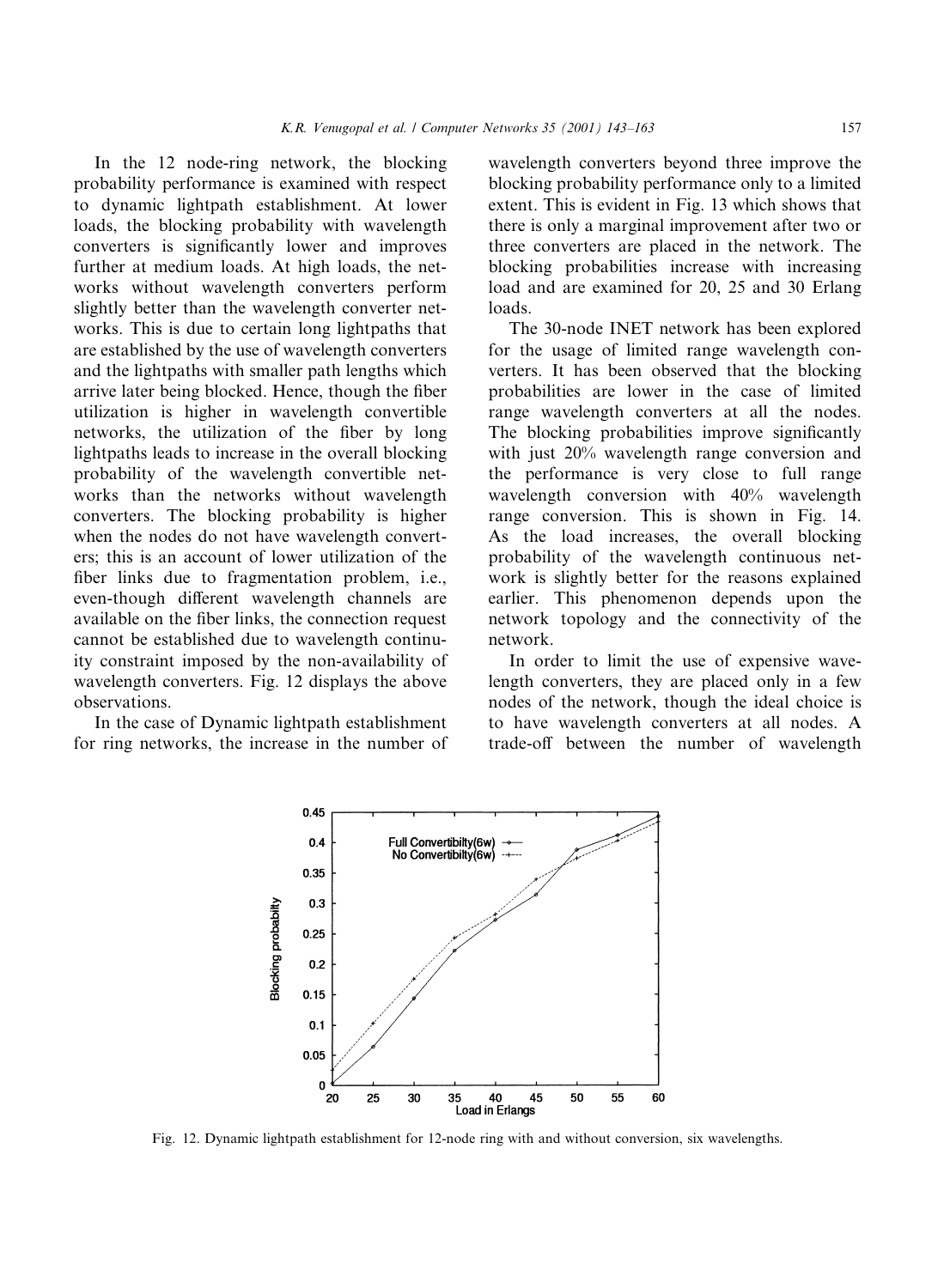

Fig. 13. 12-node ring with converters, six wavelengths.



Fig. 14. Limited range converters at all nodes in 30-node INET.

converters and the blocking probabilities is explored here. The converters are placed according to the heuristics described earlier. The usage of only nine 40% limited range wavelength converters as shown in Fig. 10 gives the blocking probability performance very close to the full range wavelength converters placed at all the nodes of the network. In FWM wavelength conversion technique, the distortion is proportional to the distance of the conversion range. Hence,

this technique of placing limited range wavelength converters reduces the optical signal distortion and also gives a good blocking probability performance. Thus, there are three important advantages of such a network model, i.e., blocking probability is reduced by using wavelength converters; the cost is reduced due to limited number of wavelength converters; signal distortion is reduced due to limited range conversion and minimum number of cascaded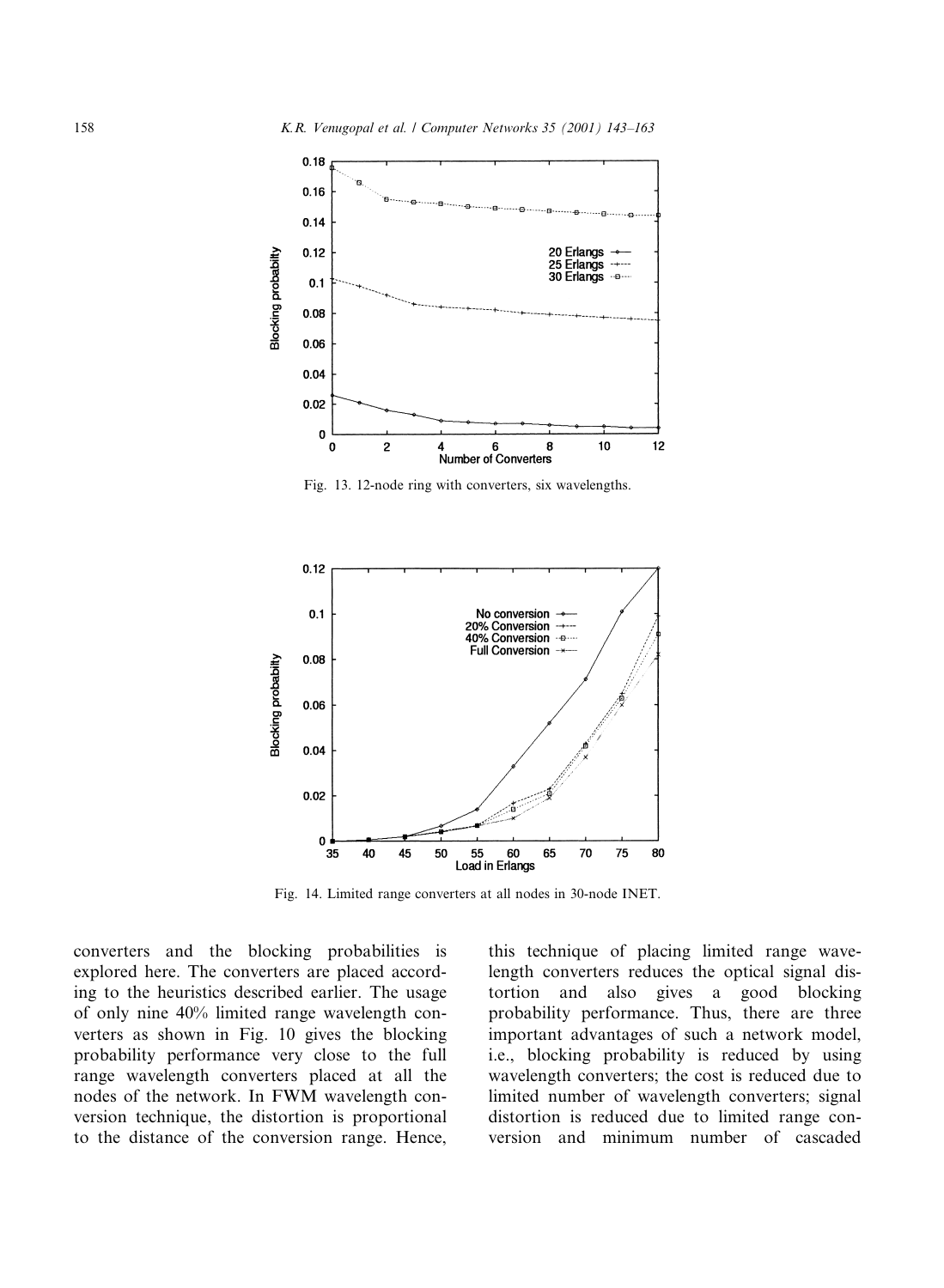wavelength conversions. Fig. 15 shows that the blocking probabilities obtained with 20% limited range wavelength conversion, 40% limited range wavelength conversion, full range wavelength conversions at a few nodes and full range wavelength conversions at all the nodes are very close to each other.

In Fig. 16, the blocking probabilities for the 14-node NSFNET is carried out by using limited wavelength conversion only at five nodes of the

network as shown in Fig. 7. It is interesting to note that the performance is similar to that of the 30-node INET. The placement of the converters is based on the heuristic described in the algorithm. Another significant observation is that the network without wavelength converters has lower blocking probability at high loads (crossover effect). It is also observed that the *crossover effect* is a function of the number of wavelengths (at lower loads for smaller number of wavelengths),



Fig. 15. Limited range converters at few nodes in 30-node INET.



Fig. 16. Limited range converters in 14-node NSFNET network, eight wavelengths.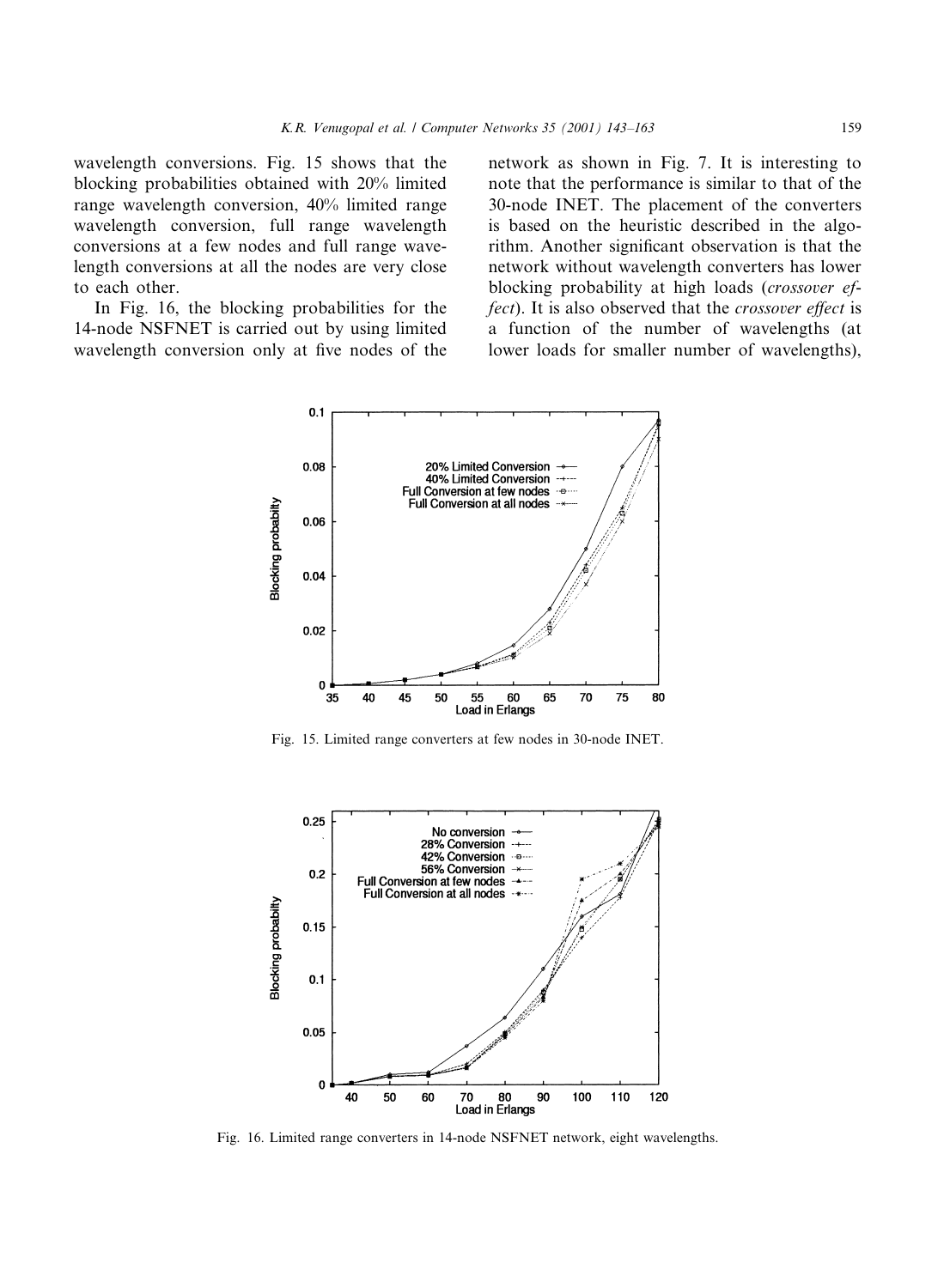size of the network and occurs only at higher blocking probabilities (greater than 15%). The networks are normally designed for  $1-2\%$  blocking probability and hence this need not be considered [47]. This phenomenon occurs due to the sub-optimal algorithms used for routing and can be eliminated by using optimal routing algorithms. The crossover effect is observed at much lower loads in the 14-node NSFNET when compared to the 30-node INET. This is due to higher wavelength reuse in the 30-node INET. Finally, the number of limited range wavelength converters used can be varied depending on the required blocking probability performance of the network.

In Fig. 17, for 28-node USA long haul network, the blocking probability is plotted as a parameter with and without congestion control in the network. When a connection is established, the edges of the path are removed from the auxiliary graph and the weight of the corresponding edges are increased by a constant or a linear function or a non-linear function. The weights are decreased correspondingly when the edges are replaced after the connection is serviced. This algorithm ensures that the fiber links are utilized uniformly throughout the network contributing to lower blocking probability than when the congestion control is not used. Fig. 17 demonstrates the difference in the blocking probabilities with and without congestion control.

#### 9. Conclusions

In summary, we have explored the impact of the limited range wavelength converters in WDM wavelength routed all-optical networks. At present, the optical converters are only capable of limited range wavelength conversion and the distortion of the optical signal is proportional to the distance of the wavelength conversion. An analytical model for the placement of wavelength converters in a ring network for uniform and independent load on links is derived. Wavelength converters in a ring network are placed as uniformly as possible. The placement of wavelength converters in arbitrary mesh networks is NP complete and hence a simple heuristic has been proposed. Limited range wavelength converters are placed at the nodes with high nodal degree which transit large amount of traffic and convert a large number of optical signals. In addition, nodes which lie on long lightpaths also need wavelength converters to give a performance reasonably close to that of a network with full range convertibility at all nodes. Hence, the limited range wavelength conversion at a limited number of nodes are viable



Fig. 17. Blocking probability with and without congestion control-adaptive approach.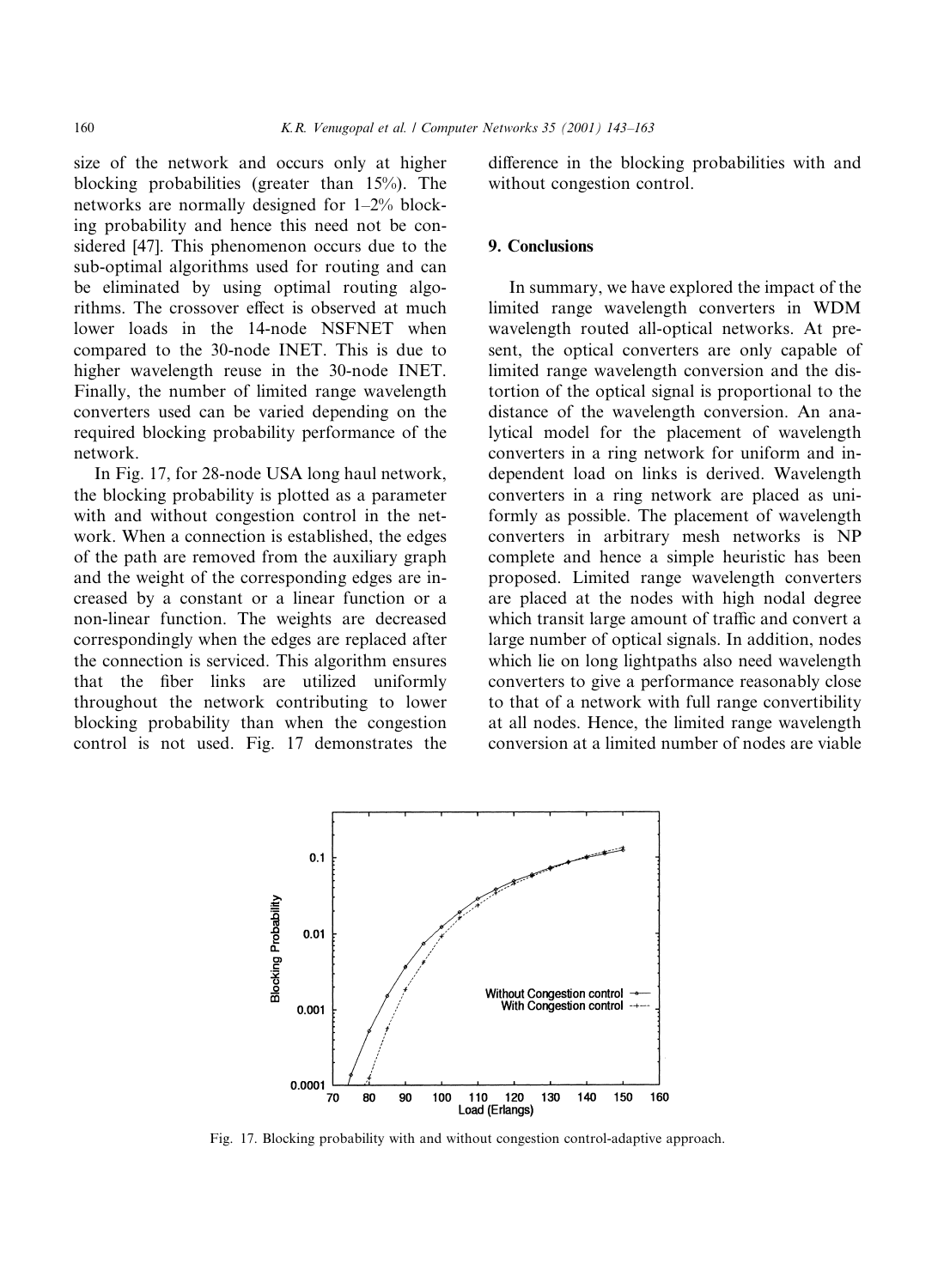and cost effective. The placement of limited range wavelength converters in 14-node NSFNET, 19 node EON, 28-node USA long haul network and 30-node INET are in agreement with our analysis. Share-per-link wavelength converters are used to increase the utility of the wavelength converters. This concept reduces the cost of the wavelength converters and the complexity of the switches. Blocking probability improves with the increase in the number of wavelengths. The dynamic lightpath establishment algorithm has been used to reduce the number of cascaded wavelength conversions and the wavelength assignment and conversion technique reduces the range of wavelength conversion resulting in lower signal distortion. The weights of the edges in the auxiliary graph are dynamically varied to control congestion in the network. Reduction in the number of wavelength conversions and controlling congestion reduces the overall delay in the network. To sum up, wavelength convertible networks are the state-of-the-art of the all-optical networks.

## References

- [1] K.C. Lee, V.O.K. Li, A wavelength-convertible optical network, IEEE Journal of Lightwave Technology 11 (1993) 962±970.
- [2] K.R. Venugopal, A. Achutharam, P. Sreenivasa Kumar, An adaptive algorithm to reduce wavelength conversion and congestion in all-optical networks, in: Proceedings of the International Conference on Advanced Computing, Pune, India, December 1998, pp. 386-393.
- [3] K.R. Venugopal, E. Ezhil Rajan, P. Sreenivasa Kumar, Performance analysis of wavelength converters in WDM wavelength routed optical networks, in: IEEE Proceedings of the International Conference on High Performance Computing, Chennai, India, December 1998, pp. 239-246.
- [4] R. Ramaswami, Multiwavelength for computer communications, IEEE Communications Magazine 31 (1993) 78±88.
- [5] R. Ramaswani, K. Sivarajan, Optical Networks: A Practical Perspective, Morgan Kaufmann, Los Altos, CA, 1998.
- [6] B. Mukherjee, Optical Networks, McGraw-Hill, New York, 1997.
- [7] K.R. Venugopal, P. Sreenivasa Kumar, Design issues in WDM wavelength routed optical networks, in: Proceedings of the International Conference on Advanced Computing, Chennai, India, December 1997, pp. 515-525.
- [8] K.R. Venugopal, E. Ezhil Rajan, P. Sreenivasa Kumar, Impact of wavelength converters in wavelength routed alloptical networks, Computer Communications 22 (1999) 244±257.
- [9] B. Mikkelsen et al., Interferometric wavelength converters for internal routing and wavelength slot interchange, in: Proceedings of the Photonics in Switching, Sendai, Japan, April 1996, pp. 166-167.
- [10] M.J. O'Mahony, The potential of multivavelength transmission, in: Proceedings of the ECOC '94, Firenze, Italy, September 1994, pp. 907-913.
- [11] S. Subramaniam, M. Azizoglu, A.K. Somani, Effect of wavelength converter density on the blocking performance of all-optical networks, in: Proceedings of the LEOS Annual Meeting '95, San Francisco, CA, October-November 1995, pp. 210-211.
- [12] P. Cochrane, R. Heckingbottom, D. Heatley, The hidden benefits of optical transparency, IEEE Communications Magazine 32 (1994) 90-97.
- [13] B. Mikkelsen et al., Wavelength conversion of high speed data signals, Electronic Letters 19 (1993) 1716-1718.
- [14] K. Inoue et al., Influence of stimulated Brilliouin scattering on optimum length in fiber four wave mixing wavelength conversion, IEEE Photonic Technology Letters 7 (1995) 327±329.
- [15] H.G. Weber et al., Four wave mixing for photonic switching, in: Proceedings of Photonics in Switching PMA5, Sendai, Japan, April 1996, pp. 160-161.
- [16] T. Durhuus et al., High speed all-optical gating using twosection semiconductor optical amplifier structure, in: Proceedings of CLEO '92, Anaheim, CA, May 1992.
- [17] R. Schnabel et al., Polarisation insensitive frequency conversion of a 10-channel OFDM signal using four wave mixing in a semiconductor laser amplifier, IEEE Photonic Technology Letters 6 (1994) 56-58.
- [18] K. Stubkjaer et al., Optical wavelength converters, in: Proceedings of ECOC '94, Firenze, Italy, September 1994, pp. 635-642.
- [19] R. Ramaswami, K.N. Sivarajan, Routing and wavelength assignment in all-optical networks, IEEE/ACM Transactions in Networking 3 (1995) 489 $-500$ .
- [20] M. Kovacevic, A. Acampora, Benefits of wavelength translation in all-optical clear channel networks, IEEE Journal on Selected Areas in Communications 14 (1996) 868±880.
- [21] O. Gerstel, P. Lin, G.H. Sasaki, A new angle on wavelength assignment in WDM rings: minimize system cost, not number of wavelengths, in: Proceedings of IEEE INFOCOM '98, San Francisco, CA, April 1998.
- [22] O. Gerstel, R. Ramaswami, G.H. Sasaki, Benefits of limited wavelength conversion in WDM ring networks, in: Proceedings of the OFC '97, April 1997.
- [23] O. Gerstel, R. Ramaswami, G.H. Sasaki, Fault tolerant multiwavelength optical rings with limited wavelength conversion, in: Proceedings of IEEE INFOCOM '97, Tokyo, Japan, April 1997.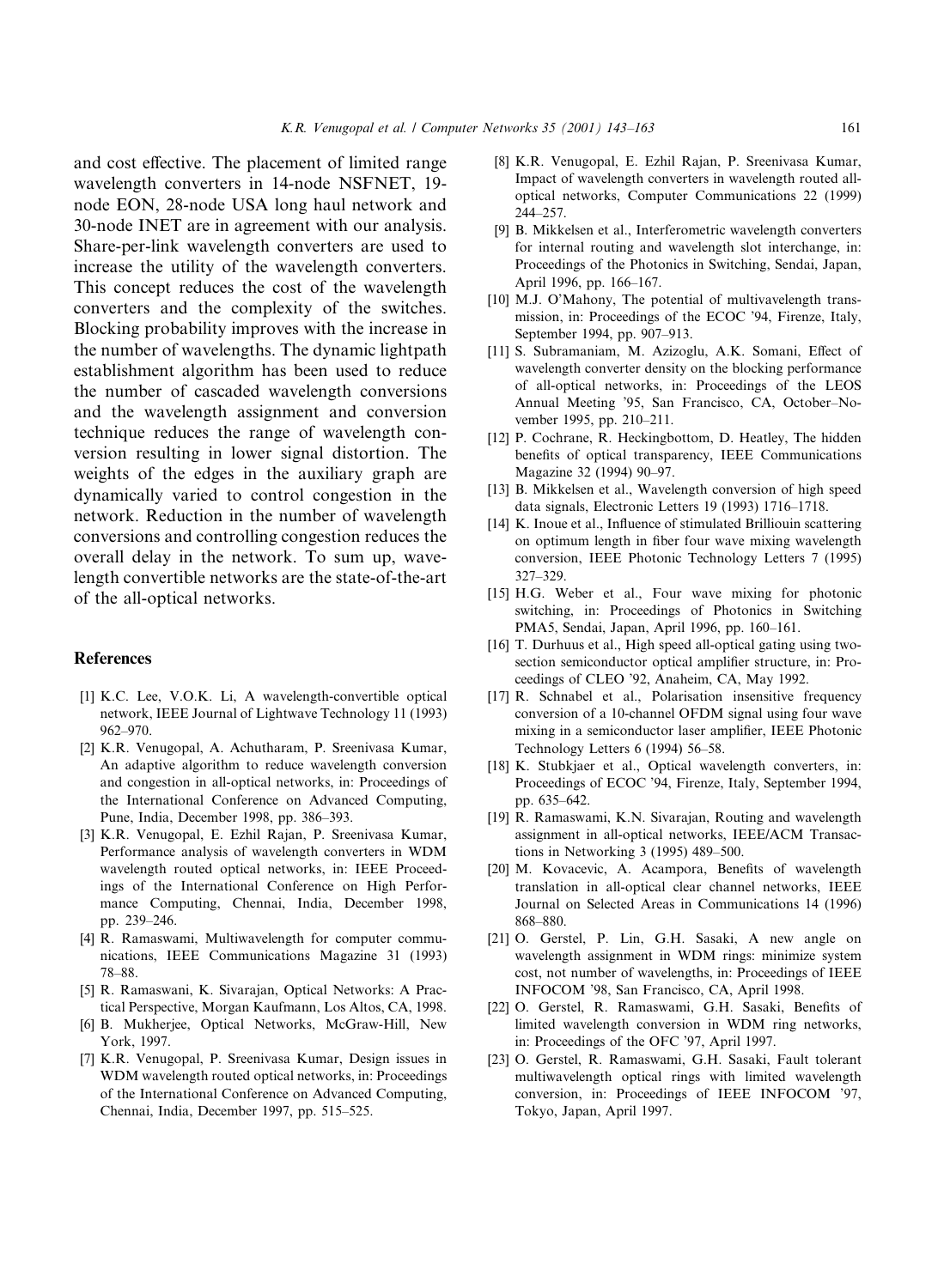- [24] O. Gerstel, R. Ramaswami, G.H. Sasaki, Cost effective traffic grooming in WDM rings, in: Proceedings of IEEE INFOCOM '98, San Francisco, CA, April 1998.
- [25] R. Ramaswami, G.H. Sasaki, Multiwavelength optical networks with limited wavelength conversion, in: Proceedings of IEEE INFOCOM '97, Tokyo, Japan, April 1997, pp. 490-499.
- [26] S. Banerjee, C. Chen, Design of wavelength-routed optical networks for circuit switched traffic, in: Proceedings of the GLOBECOM '96, London, 1996, pp. 306-310.
- [27] A. Birman, Computing approximate blocking probabilities for a class of all-optical networks, IEEE Journal on Selected Areas in Communications 14 (1996) 852-857.
- [28] I. Chlamtac, A. Farago, T. Zhang, Lightpath (wavelength) routing in large WDM networks, IEEE Journal on Selected Areas in Communications 14 (1996) 909-913.
- [29] R.A. Barry, P.A. Humblet, Models of blocking probability in all-optical networks with and without wavelength changers, IEEE Journal on Selected Areas in Communications 14 (1996) 858-867.
- [30] R.A. Barry, P.A. Humblet, On the number of wavelengths and switches in all-optical networks, IEEE Transactions on Communications 42 (1994) 868-880.
- [31] K. Chan, T.P. Yum, Analysis of least congested path routing in WDM lightwave networks, in: Proceedings of the IEEE INFOCOM '94, October 1994, pp. 962-969.
- [32] H. Harai, M. Murata, H. Miyahara, Performance of alternate routing methods in all-optical networks, in: Proceedings of the IEEE INFOCOM '97, Tokyo, Japan, 1997.
- [33] S. Subramaniam, M. Azizoglu, A.K. Somani, All optical networks with sparse wavelength conversion, IEEE/ACM Transactions in Networking 4 (1996) 544-557.
- [34] S. Subramaniam, A.K. Somani, M. Azizoglu, A performance model for wavelength conversion with non-Poisson traffic, in: Proceedings of the IEEE INFOCOM '97, Tokyo, Japan, 1997.
- [35] O. Gerstel, S. Kutten, Dynamic wavelength allocation in WDM ring networks, in: Proceedings of IEEE INFOCOM '97, Tokyo, Japan, April 1997.
- [36] G. Jeong, E. Ayanoglu, Comparison of wavelength interchanging and wavelength-selective cross-connects in multiwavelength all-optical networks, in: Proceedings of IEEE INFOCOM '96, San Francisco, CA, March 1996, pp. 156± 163.
- [37] A. Mokhtar, M. Azizoglu, Adaptive wavelength routing in all-optical networks, IEEE/ACM Transactions on Networking 6 (1998) 197-206.
- [38] J. Yates, J. Lacey, D. Everitt, M. Summerfield, Limited wavelength conversion in all-optical networks, in: Proceedings of IEEE INFOCOM '96, San Francisco, CA, April 1996, pp. 954-961.
- [39] S. Subramaniam, M. Azizoglu, A.K. Somani, On the optimal placement of wavelength converters in wavelength routed networks, in: Proceedings of IEEE INFOCOM '98, San Francisco, CA, April 1998.
- [40] V. Sharma, E.A. Varvarigos, Limited wavelength translation in all-optical WDM mesh networks, in: Proceedings of IEEE INFOCOM '98, San Francisco, CA, April 1998.
- [41] K.R. Venugopal, M. ShivaKumar, P. Sreenivasa Kumar, A heuristic for placement of limited range wavelength converters in all-optical networks, in: Proceedings of the IEEE INFOCOM '99, New York, USA, March 1999, pp. 908±915.
- [42] R. Barry, D. Marquis, Evaluation of a model of blocking probability in all-optical mesh networks without wavelength changers, in: Proceedings of SPIE East'95, Philadelphia, PA, October 1995, pp. 154-167.
- [43] C. Vijayanand, M. ShivaKumar, K.R. Venugopal, P. Sreenivasa Kumar, Placement of wavelength converters in arbitrary mesh networks using genetic algorithm, Computer Communications 23 (2000).
- [44] K.C. Lee, V.O.K. Li, Routing of all-optical networks using wavelengths outside Erbium-doped fiber amplifier bandwidth, in: Proceedings of IEEE INFOCOM '94, Los Angles, CA, April 1994.
- [45] K.R. Venugopal, M. ShivaKumar, P. Sreenivasa Kumar, Placement of limited range wavelength converters in wavelength routed optical networks, in: Proceedings of the International Conference on Advanced Computing, Pune, India, December 1998, pp. 113-120.
- [46] T.E. Stern, K. Bala, S. Jiang, J. Sharony, Linear lightwave networks performance issues, IEEE Journal of Lightwave Technology 11 (1993) 937-950.
- [47] Tushart, K. Sivarajan, Limited range wavelength converters in wavelength routed optical networks, M.S. Thesis, Department of ECE, Indian Institute of Science, Bangalore, India, April 1998.



K.R. Venugopal obtained his Bachelor of Technology from University Vis-vesvaraya College of Engineering in 1979. He received his master's degree in Computer Science and Automation from Indian Institute of Science, Bangalore. He was awarded Ph.D. in economics from Bangalore University and Ph.D. in Computer Science from Indian Institute of Technology, Madras. He has a distinguished academic career and has degrees in Electronics, Economics, Law, Business Finance, Public Relations, Communications,

Industrial Relations, Computer Science and Journalism. He has authored several books on Computer Science and Economics, which include Petrodollar and the World Economy, Programming with Pascal, Programming with Fortran, Programming with C, Microprocessor Programming, Mastering C<sup>++</sup> etc. He has been serving as the faculty in the Department of Computer Science Engineering, University Visvesvaraya College of Engineering, Bangalore University, Bangalore for nearly two decades. His research interests include Computer Networks, Parallel and Distributed Systems, Object Oriented Languages and Database Systems.

M. ShivaKumar obtained his M.S. in Computer Science and Engineering from Indian Institute of Technology, Madras in 2000.